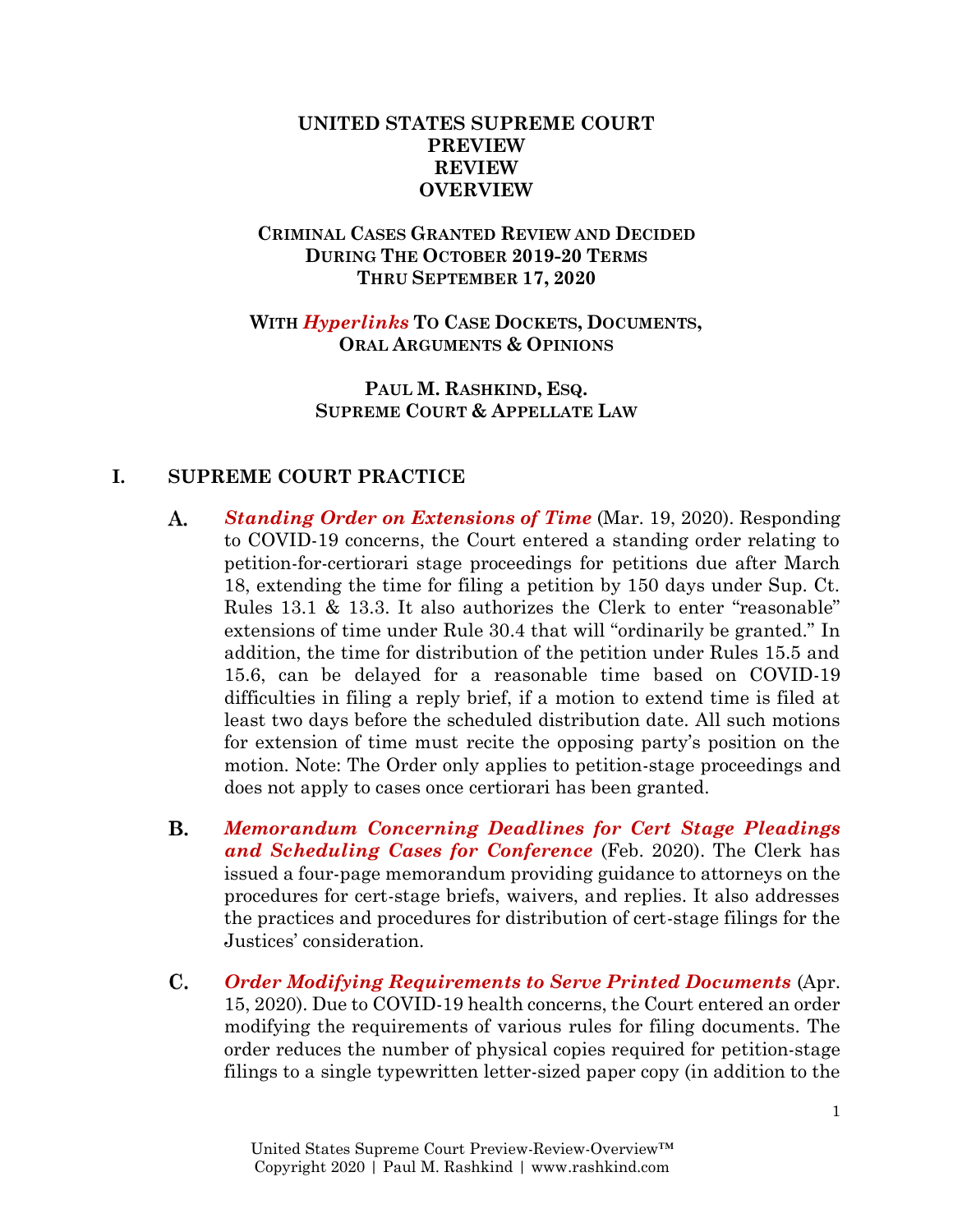electronic filing), although the Court may later request that initiallyfiled typewritten documents be replaced in booklet format. The order also allows only electronic filings for four petition-stage filings: motions for extension of time, waivers of the right to respond, blanket amicus consents, and motions to delay distribution–although other types of petition-stage documents must still be filed with the Court in paper form. And, the order encourages and permits parties to agree to electronic-only service of documents to one another.

#### **II. SEARCH & SEIZURE**

A. **Reasonable Suspicion to Stop Motorist**. *[Kansas v. Glover](https://www.supremecourt.gov/opinions/19pdf/18-556_e1pf.pdf)***,** 140 S. Ct. \_\_\_, *No. [18-556](https://www.supremecourt.gov/search.aspx?filename=/docket/docketfiles/html/public/18-556.html)* (Apr. 6, 2020) (OA *[transcript](https://www.supremecourt.gov/oral_arguments/argument_transcripts/2019/18-556_bqmd.pdf)* & *[audio](https://www.supremecourt.gov/oral_arguments/audio/2019/18-556)*). While on routine patrol, a Kansas police officer ran a registration check on a pickup truck with a Kansas license plate. The Kansas Department of Revenue's electronic database indicated the truck was registered to Charles Glover, Jr. and that Glover's Kansas driver's license had been revoked. The officer stopped the truck to investigate whether the driver had a valid license because he "assumed the registered owner of the truck was also the driver." The stop was based only on the information that Glover's license had been revoked; the deputy did not observe any traffic infractions and did not identify the driver. Glover was in fact the driver, and was charged as a habitual violator for driving while his license was revoked. Though Glover admitted he "did not have a valid driver's license," he moved to suppress all evidence from the stop, claiming the stop violated the Fourth Amendment, as interpreted in *Terry v. Ohio*, 392 U.S. 1 (1968), and *Delaware v. Prouse*, 440 U.S. 648 (1979), because the deputy lacked reasonable suspicion to pull him over. The trial court granted the motion to suppress based only on the judge's anecdotal personal experience that it is not reasonable for an officer to infer that the registered owner of a vehicle is the driver of the vehicle. The first state court of appeal reversed, but the state supreme court granted review and reinstated the order of suppression – although it expressly rejected reliance on just "common sense," it held that an officer lacks reasonable suspicion to stop a vehicle when the stop is based on the officer's suspicion that the registered owner of a vehicle is driving the vehicle unless the officer has "more evidence" that the owner actually is the driver. The Supreme Court reversed (8-1) in an opinion authored by Justice Thomas. "This case presents the question whether a police officer violates the Fourth Amendment by initiating an investigative traffic stop after running a vehicle's license plate and learning that the registered owner has a revoked driver's license. We hold that when the officer lacks information negating an inference that the owner is the driver of the vehicle, the stop is reasonable." Justice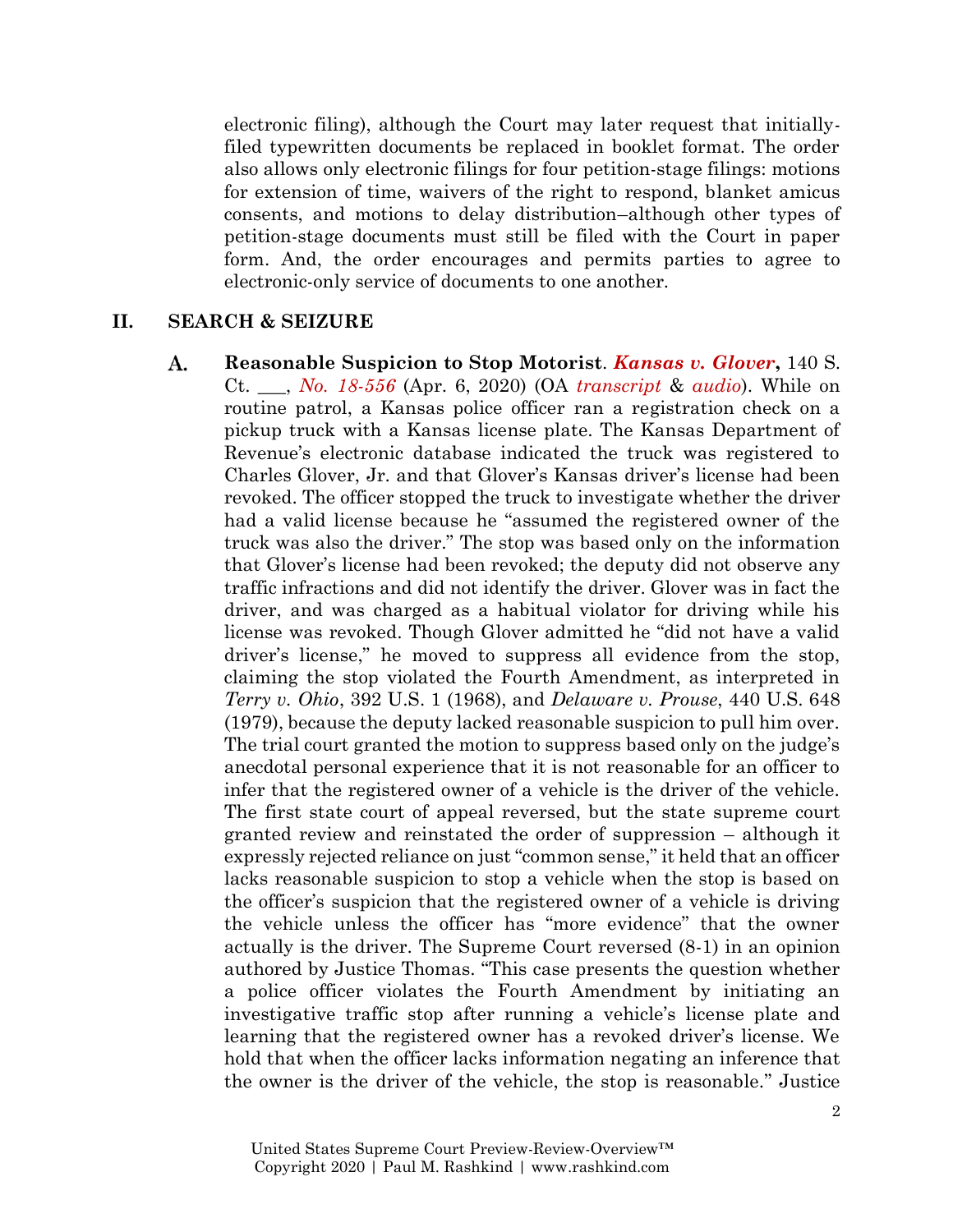Kagan concurred (joined by Ginsburg), because of an additional fact not relied upon by the majority: "Crucially for me, [the police officer] knew yet one more thing about the vehicle's registered owner, and it related to his proclivity for breaking driving laws. . . . Kansas almost never revokes a license except for serious or repeated driving offenses. . . . [A] person with a revoked license has already shown a willingness to flout driving restrictions. That fact, as the Court states, provides a 'reason[] to infer' that such a person will drive without a license—at least often enough to warrant an investigatory stop. . . . And there is nothing else here to call that inference into question. That is because the parties' unusually austere stipulation confined the case to the facts stated above—i.e., that [the officer] stopped Glover's truck because he knew that Kansas had revoked Glover's license." Only Justice Sotomayor dissented from the Court's ruling.

В. **Excessive Force**. *[Torres v. Madrid](https://www.supremecourt.gov/search.aspx?filename=/docket/docketfiles/html/public/19-292.html),* 140 S. Ct. \_\_\_, *[No. 19-292](https://www.supremecourt.gov/search.aspx?filename=/docket/docketfiles/html/public/19-292.html)* (cert. granted Dec. 18, 2019); decision below at 769 F. App'x 654 (10th Cir. 2019). Police officers shot Torres, but she drove away and temporarily eluded capture. In her civil suit for excessive force suit, the district court granted summary judgment for the officers on the ground that no Fourth Amendment "seizure" occurred. The Tenth Circuit affirmed, reasoning that an officer's application of physical force is not a seizure if the person upon whom the force is applied is able to evade apprehension. The Supreme Court granted cert. Question presented: Is an unsuccessful attempt to detain a suspect by use of physical force a "seizure" within the meaning of the Fourth Amendment, as the Eighth; Ninth, and Eleventh Circuits and the New Mexico Supreme Court hold, or must physical force be successful in detaining a suspect to constitute a "seizure," as the Tenth Circuit and the D.C. Court of Appeals hold?

### **III. SIXTH AMENDMENT**

**A. Unanimous Verdicts.** *[Ramos v. Louisiana,](https://www.supremecourt.gov/opinions/19pdf/18-5924_n6io.pdf)* 140 S. Ct. \_\_\_, *[No. 18-](https://www.supremecourt.gov/search.aspx?filename=/docket/docketfiles/html/public/18-5924.html) [5924](https://www.supremecourt.gov/search.aspx?filename=/docket/docketfiles/html/public/18-5924.html)* (Apr. 20, 2020) (OA *[transcript](https://www.supremecourt.gov/oral_arguments/argument_transcripts/2019/18-5924_4g25.pdf)* & *[audio](https://www.supremecourt.gov/oral_arguments/audio/2019/18-5924)*). Evangelisto Ramos was tried by a twelve-member jury on a charge of second-degree murder. The State's case against Ramos was based on purely circumstantial evidence. The prosecution did not present any eyewitnesses to the crime. Some of the evidence was susceptible of innocent explanation. After deliberating, ten jurors found that that the state had proven its case against Ramos. However, two jurors concluded that the state had failed to prove him guilty beyond a reasonable doubt. Notwithstanding the different jurors' findings, under Louisiana's law permitting nonunanimous jury verdicts, a guilty verdict was entered. Ramos was sentenced to spend the remainder of his life in prison without the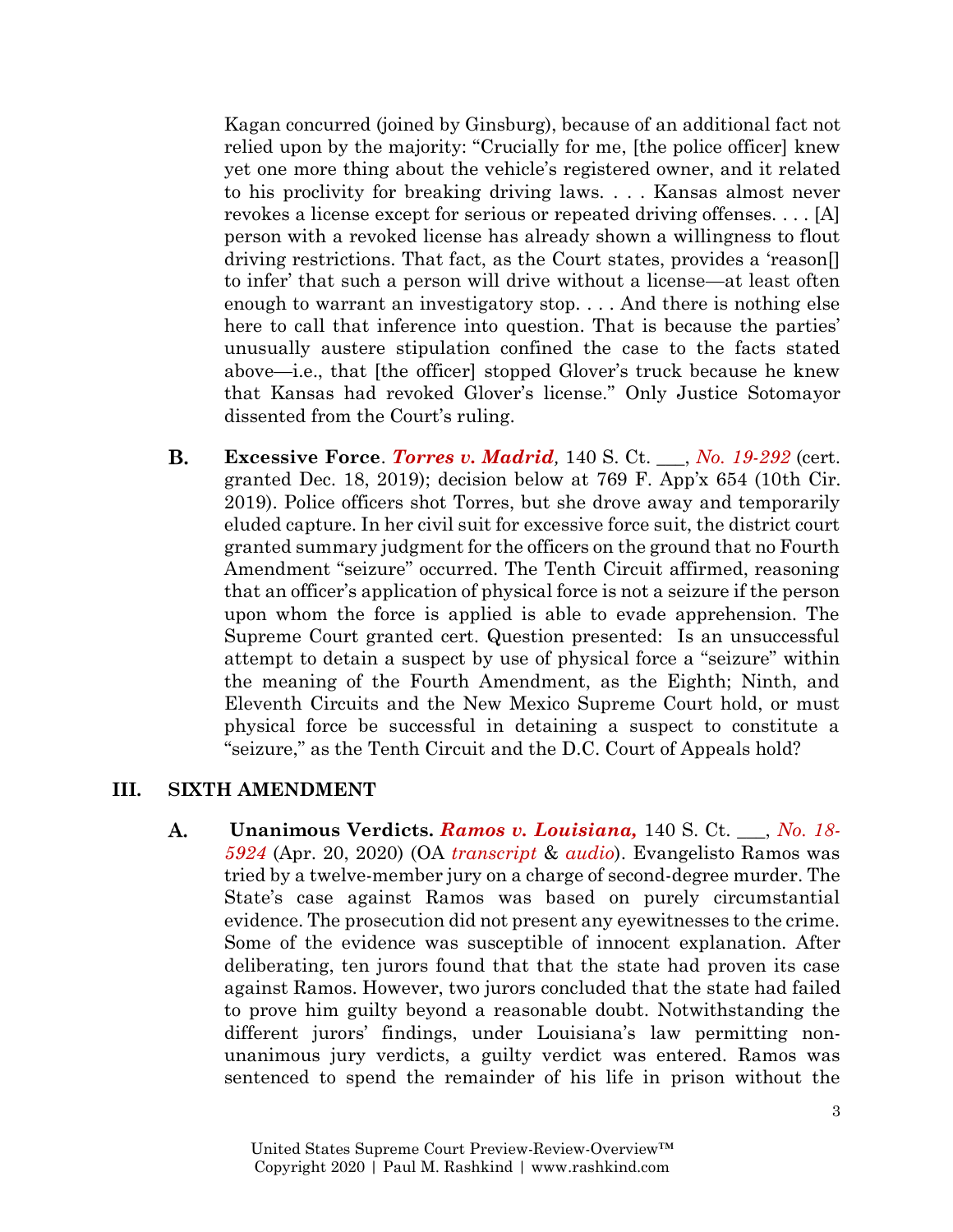possibility of parole. He challenged the non-unanimous verdict law in state court. On appeal, the Court of Appeal noted that "some of the evidence may be susceptible of innocent explanation," yet it rejected his challenge, concluding that "non-unanimous twelve-person jury verdicts are constitutional." Ramos petitioned the Supreme Court for cert, arguing that under the Sixth Amendment, a unanimous jury is required and this right should be incorporated to the states under the Fourteenth Amendment. The Supreme Court reversed (6-3) in a fractured 6-3 opinion authored by Justice Gorsuch, supported in various parts by two, three or four justices; with a concurrence on a separate ground by a sixth justice; over dissents by three justices. **Background:** Two states, Louisiana and Oregon, adhere to their post-Civil War era nonunanimous verdict laws. The underlying issue had been addressed in a badly fractured decision in 1972—*Apodaca v. Oregon—*in which a plurality of four justices held that the Sixth Amendment's unanimous jury requirement does not apply to the states, questioning whether unanimity serves an important "function" in "contemporary society," and concluding that unanimity's costs out-weighed its benefits. Four dissenting justices recognized that the Sixth Amendment requires unanimity, and that the guarantee is fully applicable against the states under the Fourteenth Amendment. Justice Powell issued the deciding opinion in a separate concurrence (with which no other justice agreed) in which he adopted "dual-track" incorporation approach. He agreed that the Sixth Amendment requires unanimity but believed that the Fourteenth Amendment does not render this guarantee fully applicable against the States—even though the dual-track incorporation approach had been rejected by the Court nearly a decade earlier. Justice Powell's concurrence became the deciding opinion, but it has been legally lampooned during the decades since. Indeed, in this case, Louisiana asked the Supreme Court to simply forget about the *Apodaca* decision and decide the question anew. **Court's decision in Ramos:** Justice Gorsuch's lead opinion concludes that the Sixth Amendment right to a jury trial (as incorporated against the states by the Fourteenth Amendment) requires a unanimous verdict to support a conviction of a serious crime. The text and structure of the Sixth Amendment defy Louisiana's and Oregon's non-unanimous verdict schemes. Justice Gorsuch was joined in the judgment by Ginsburg, Breyer, Sotomayor and Kavanaugh. His actual reasoning received only plurality support. Only three justices (Gorsuch, Ginsburg and Breyer) concluded that *Apodaca* lacked precedential force; their view is that one justice's concurrence which lacks support from any other justice (such as Justice Powell's concurrence) should not have binding precedential effect. Another consideration whether to overturn precedent, a reliance interest, brought together those three justices and Justice Sotomayor,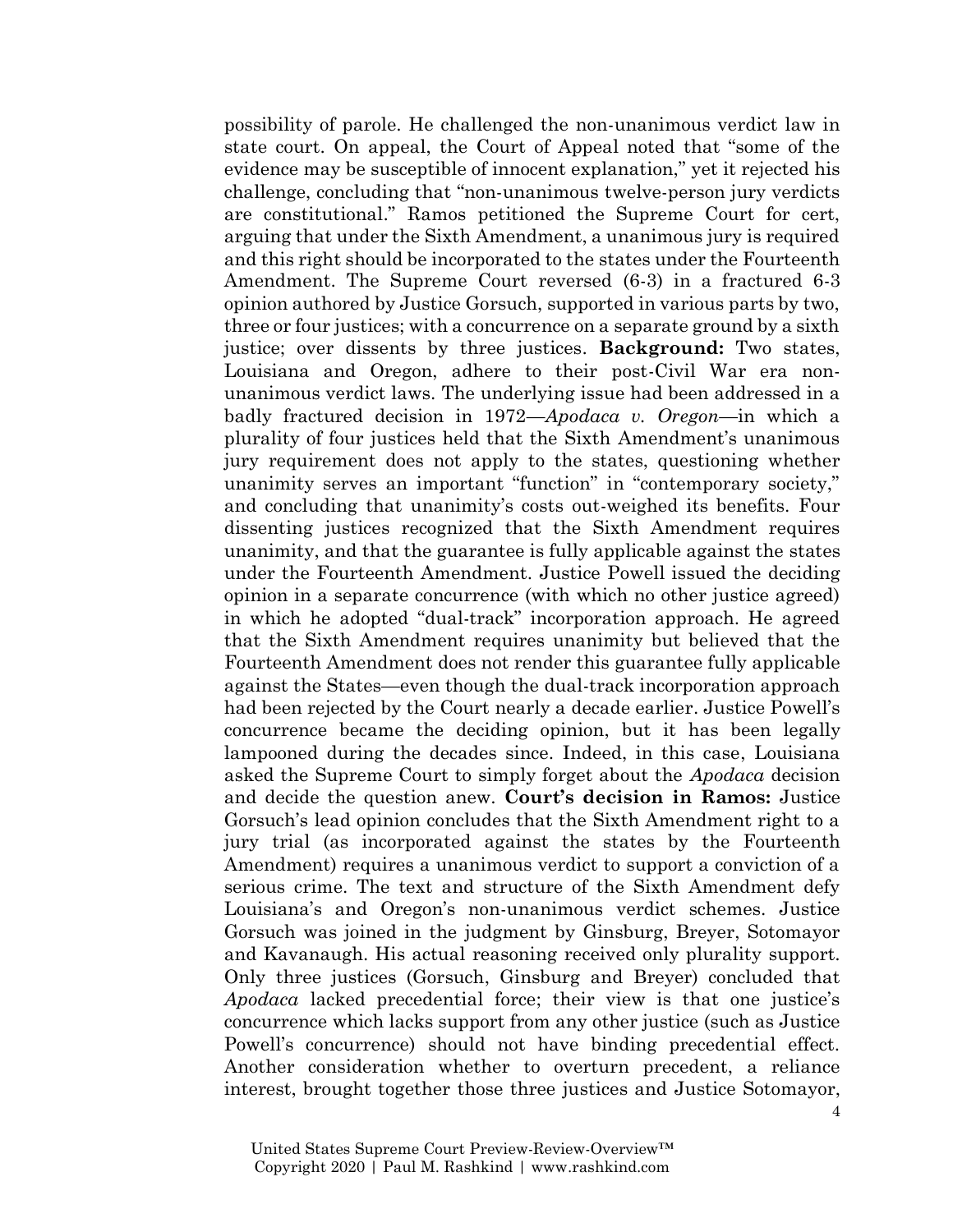who concluded that Louisiana's and Oregon's reliance on *Apodaca* was not a strong enough interest to overcome correcting the *Apodaca* decision—after all, *Teague v. Lane* will limit retroactive application of a corrective decision. Justice Thomas took his own approach in a unique concurring opinion, which contends that the Sixth Amendment unanimous-jury requirement incorporates under the Fourteenth Amendment's Privileges or Immunities clause, but not under the Due Process clause. Justice Kavanaugh agreed with the Gorsuch opinion, but he wrote a concurrence advancing his view of how easy it should be to circumvent stare decisis (*Rowe v. Wad*e beware). Justice Alito dissented (joined by C.J. Roberts, and in part Kagan). The Alito dissent is both indignant and ironic for one who may take the opposite view when considering *Rowe v. Wade*: "The doctrine of *stare decisis* gets rough treatment in today's decision. Lowering the bar for overruling our precedents, a badly fractured majority casts aside an important and long-established decision with little regard for the enormous reliance the decision has engendered. If the majority's approach is not just a way to dispose of this one case, the decision marks an important turn." Justice Kagan did not join the portion of Alito's dissent that concluded with a threat about *Rowe v. Wade*: "By striking down a precedent upon which there has been massive and entirely reasonable reliance, the majority sets an important precedent about *stare decisis*. I assume that those in the majority will apply the same standard in future cases."

1. **Retroactivity of Ramos v. Louisiana**. *[Edwards v. Vannoy,](https://www.supremecourt.gov/search.aspx?filename=/docket/docketfiles/html/public/19-5807.html)  [Warden](https://www.supremecourt.gov/search.aspx?filename=/docket/docketfiles/html/public/19-5807.html)*, 140 S. Ct. \_\_\_, *[No. 19-5807](https://www.supremecourt.gov/search.aspx?filename=/docket/docketfiles/html/public/19-5807.html)* (cert. granted May 4, 2020). Whether the Court's decision in *Ramos v. Louisiana*, 590 U.S. \_\_\_ (2020), applies retroactively to cases on federal collateral review.

### **IV. FOURTEENTH AMENDMENT DUE PROCESS CLAUSE**

A. **Limits on Abrogation of Insanity Defense.** *[Kahler v. Kansas](https://www.supremecourt.gov/opinions/19pdf/18-6135_j4ek.pdf),* 140 S. Ct. \_\_\_, *[No. 18-6135](https://www.supremecourt.gov/search.aspx?filename=/docket/docketfiles/html/public/18-6135.html)* (Mar. 23, 2020) (OA *[transcript](https://www.supremecourt.gov/oral_arguments/argument_transcripts/2019/18-6135_nlio.pdf)* & *[audio](https://www.supremecourt.gov/oral_arguments/audio/2019/18-6135)*). In Kansas, along with four other states (Alaska, Idaho, Montana, and Utah), it is not a defense to criminal liability that mental illness prevented the defendant from knowing his actions were wrong. So long as he knowingly killed a human being—even if he did it because he believed the devil told him to, or because a delusion convinced him that his victim was trying to kill him, or because he lacked the ability to control his actions—he is guilty. Kahler argued that this rule defies a fundamental, centuries-old precept of our legal system: "People cannot be punished for crimes for which they are not morally culpable. Thus, he argued, Kansas's rule violates the Eighth Amendment's prohibition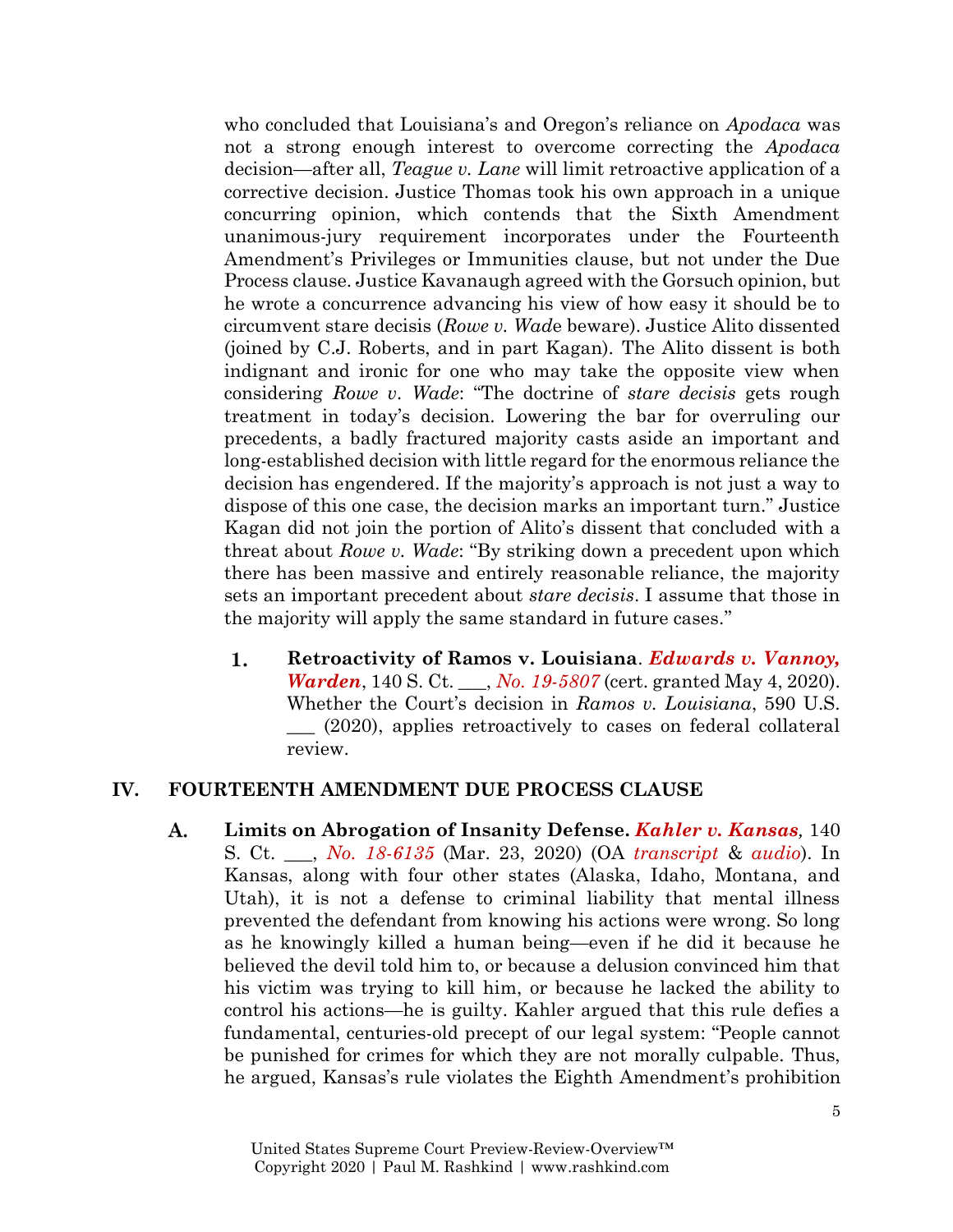of cruel and unusual punishments and the Fourteenth Amendment's due process guarantee." The Supreme Court affirmed the Kansas procedure (6-3), in an opinion by Justice Kagan, holding the Kansas approach to the insanity defense does not offend the Constitution. "In Kansas, a defendant can invoke mental illness to show that he lacked the requisite *mens re*a (intent) for a crime. He can also raise mental illness after conviction to justify either a reduced term of imprisonment or commitment to a mental health facility. But Kansas, unlike many States, will not wholly exonerate a defendant on the ground that his illness prevented him from recognizing his criminal act as morally wrong. The issue here is whether the Constitution's Due Process Clause forces Kansas to do so—otherwise said, whether that Clause compels the acquittal of any defendant who, because of mental illness, could not tell right from wrong when committing his crime. We hold that the Clause imposes no such requirement." The majority reviewed the history of the insanity defense and concluded that it does not support the view that due process requires a specific insanity defense test or that the Kansas rule "offends some principle of justice so rooted in traditions and conscience of our people as to be ranked as fundamental." The majority found no consensus for a particular insanity test at common law, nor after *M'Naghten*'s *Case,* and it observed that the current scope of the rule is beset by conflicts among medical experts. For these reasons, the majority held that states should be constitutionally permitted to define and revise insanity defense tests "as new medical knowledge emerges and as legal and moral norms evolve." The majority found it significant that the Kansas procedure permits a defendant to offer any mental health evidence at sentencing and that this evidence can persuade a judge to commit a defendant to a mental health facility instead of imposing a term of imprisonment. Justice Breyer dissented (joined by Ginsburg and Sotomayor), and cautioned that other jurisdictions are now free to adopt rules eliminating the "core" of the insanity defense, which has traditionally tied a defendant's legal guilt to his capacity to be morally blameworthy for his actions. Repeating a hypothetical he raised at argument, he said the anomaly of the Kansas-type rule allows a defendant who kills a person believing that the person was a dog can claim insanity, while a defendant who kills a person believing a dog ordered him to do the killing, cannot.

# **V. CRIMES**

A. **Federal Preemption of State Prosecutions***. [Kansas v. Garcia](https://www.supremecourt.gov/opinions/19pdf/17-834_k53l.pdf),* 140 S. Ct. \_\_\_, *[No. 17-834](https://www.supremecourt.gov/search.aspx?filename=/docket/docketfiles/html/public/17-834.html)* (Mar. 3, 2020) (OA *[transcript](https://www.supremecourt.gov/oral_arguments/argument_transcripts/2019/17-834_jifl.pdf)* & *[audio](https://www.supremecourt.gov/oral_arguments/audio/2019/17-834)*). In 1986, Congress enacted the Immigration Reform and Control Act (IRCA), which made it illegal to employ unauthorized aliens, established an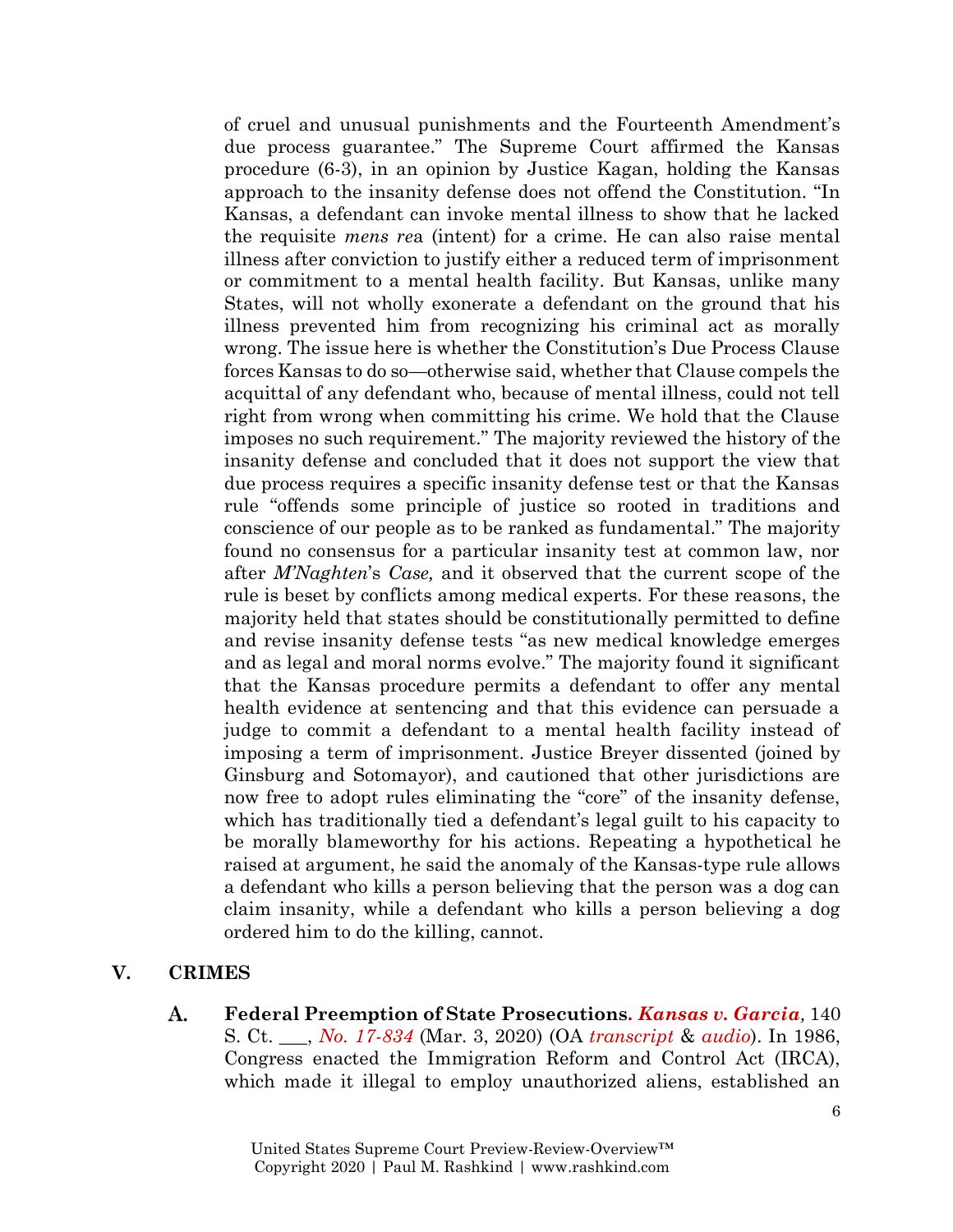employment eligibility verification system, and created various civil and criminal penalties against employers who violate the law. 8 U.S.C. § 1324a. Regulations implementing IRCA created a "Form I-9" that employers are required to have all prospective employees complete citizens and aliens alike. IRCA contains an "express preemption provision, which in most instances bars States from imposing penalties on employers of unauthorized aliens," *Arizona v. United States*, 567 U.S. 387, 406 (2012), but IRCA "is silent about whether additional penalties may be imposed against the employees themselves." IRCA also provides that "[the Form I-9] and any information contained in or appended to such form, may not be used for purposes other than enforcement of  $[Chapter 12 of Title 8]$  and sections 1001, 1028, 1546, and 1621 of Title 18." 8 U.S.C. § 1324a(b)(5). Here, three respondents used other peoples' social security numbers to complete documents, including a Form I-9, a federal W-4 tax form, a state K-4 tax form, and an apartment lease. Kansas prosecuted them for identity theft and making false writings without using the Form I-9, but the Kansas Supreme Court held that IRCA expressly barred these state prosecutions. The Supreme Court reversed (5-4), in an opinion by Justice Alito, holding that the state statutes are neither expressly nor impliedly preempted by the federal law. (1) IRCA contains a provision that expressly preempts state law, but it is plainly inapplicable here. That provision applies only to the imposition of criminal or civil liability on employers and those who receive a fee for recruiting or referring prospective employees. 8 U.S.C. § 1324a(h)(2). It does not mention state or local laws that impose criminal or civil sanctions on employees or applicants for employment. (2) Respondent's arguments in favor of implied preemption, including "field preemption" are also rejected in a lengthy discussion. Justice Thomas filed a concurring opinion (joined by Gorsuch) reiterating his view that the Court should abandon the "purposes and objectives test" in determining federal preemption because the doctrine impermissibly rests on judicial guesswork about "broad federal policy objectives, legislative history, or generalized notions of congressional purposes that are not contained within the text of federal law." The opinion also questions the doctrine of field preemption, but concedes, for now, that the test was properly applied here. Justice Breyer concurred and dissented in part (Ginsburg, Sotomayor & Kagan joined). "I agree with the majority that nothing in the Immigration Reform and Control Act of 1986 (IRCA), 100 Stat. 3359, expressly preempts Kansas' criminal laws as they were applied in the prosecutions at issue here. But I do not agree with the majority's conclusion about implied preemption." The dissent relies both on the Court's precedents and the government's previous and current positions in arguments before the Court. "[I]n my view, IRCA's text, together with its structure, context, and purpose, make it 'clear and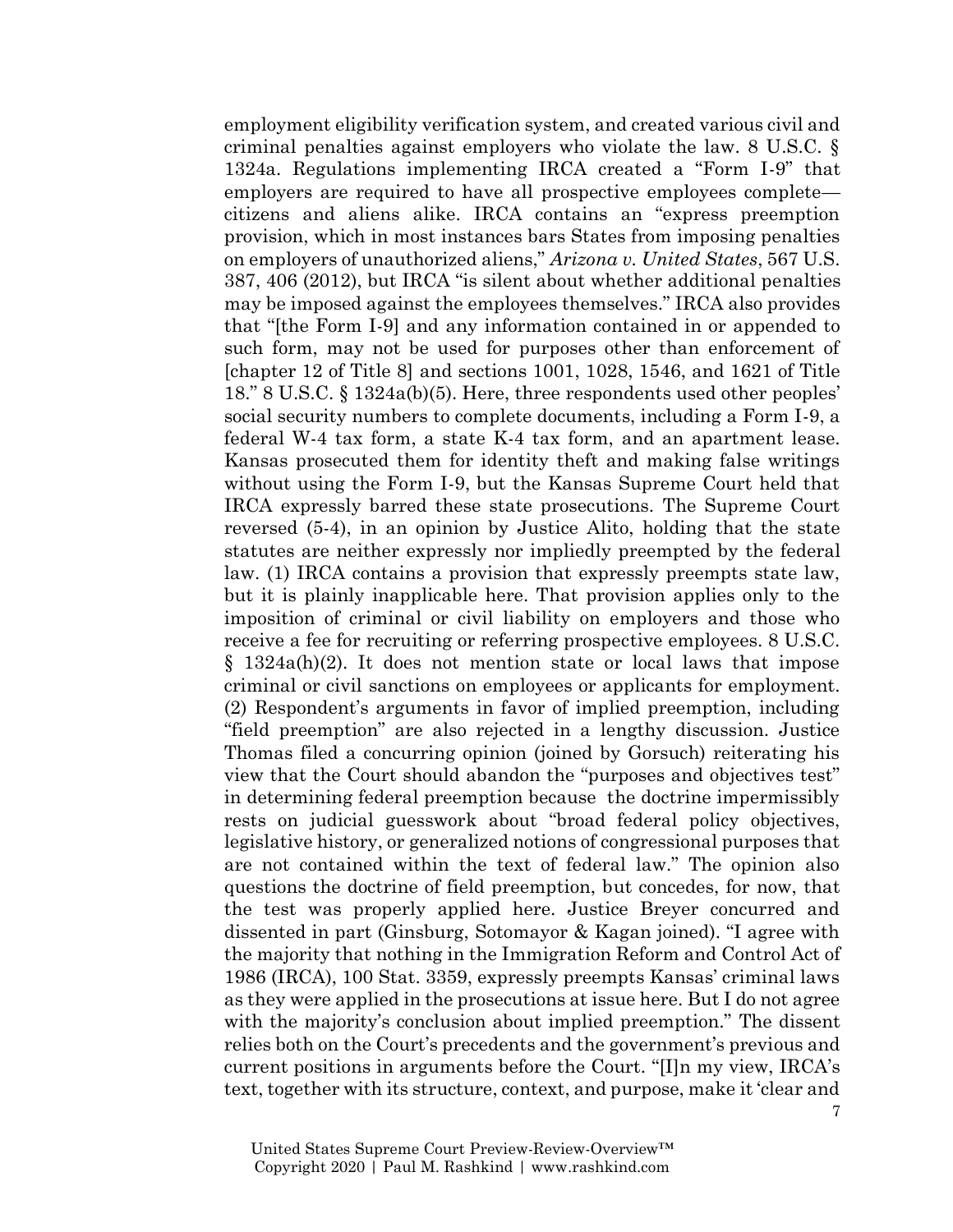manifest' that Congress has occupied at least the narrow field of policing fraud committed to demonstrate federal work authorization. *Arizona v. United States*, 567 U.S. 387, 400 (2012) (quoting *Rice v. Santa Fe Elevator Corp*., 331 U.S. 218, 230 (1947)); *see* Brief for United States as Amicus Curiae in *Puente Arizona v. Arpaio*, No. 15–15211 etc. (CA9), p. 15 (contending that the Act preempts state criminal laws 'to the extent they regulate fraud committed to demonstrate authorization to work in the United States under federal immigration law'); Tr. of Oral Arg. 22– 23 (standing by the Government's position in *Puente Arizona*). That is to say, the Act reserves to the Federal Government—and thus takes from the States—the power to prosecute people for misrepresenting material information in an effort to convince their employer that they are authorized to work in this country." The dissent concludes: "By permitting these prosecutions, the majority opens a colossal loophole. Starting a new job almost always involves filling out tax-withholding forms alongside an I–9. So unless they want to give themselves away, people hoping to hide their federal work-authorization status from their employer will put the same false information on their tax-withholding forms as they do on their I–9. To let the States prosecute such people for the former is, in practical effect, to let the States police the latter. And policing the latter is what the Act expressly forbids. For these reasons, I would hold that federal law impliedly preempted Kansas' criminal laws as they were applied in these cases. Because the majority takes a different view, with respect, I dissent."

В. **Oklahoma Tribal Jurisdiction.** *[McGirt v. Oklahoma,](https://www.supremecourt.gov/opinions/19pdf/18-9526_9okb.pdf)* 140 S. Ct. \_\_\_, *[No. 18-9526](https://www.supremecourt.gov/search.aspx?filename=/docket/docketfiles/html/public/18-9526.html)* (July 9. 2020) (OA *[transcript](https://www.supremecourt.gov/oral_arguments/argument_transcripts/2019/18-9526_n758.pdf)* & *[audio](https://www.supremecourt.gov/oral_arguments/audio/2019/18-9526)*). Patrick Dwayne Murphy was convicted of murder and sentenced in Oklahoma state court, even though he is a member of the Creek Indian Nation. The Tenth Circuit held in *Murphy v. Royal, Warden,* 875 F.3d 896 (10th Cir. 2017) (see below) that Oklahoma lacks jurisdiction to prosecute a capital murder committed in eastern Oklahoma by a member of the Creek Nation. It held that Congress never disestablished the 1866 boundaries of the Creek Nation, and all lands within those boundaries are therefore "Indian country" subject to exclusive federal jurisdiction under 18 U.S.C. § 1153(a) for serious crimes committed by or against Indians. In its cert petition, Oklahoma argued that this holding placed a cloud of doubt over thousands of existing criminal convictions and pending prosecutions. To put this issue into perspective, the former Creek Nation territory encompasses 3,079,095 acres and most of the City of Tulsa. Other litigants have invoked the *Murphy* decision to reincarnate the historical boundaries of all "Five Civilized Tribes"—the Creeks, Cherokees, Choctaws, Chickasaws, and Seminoles. This combined area encompasses the entire eastern half of the State. According to the state,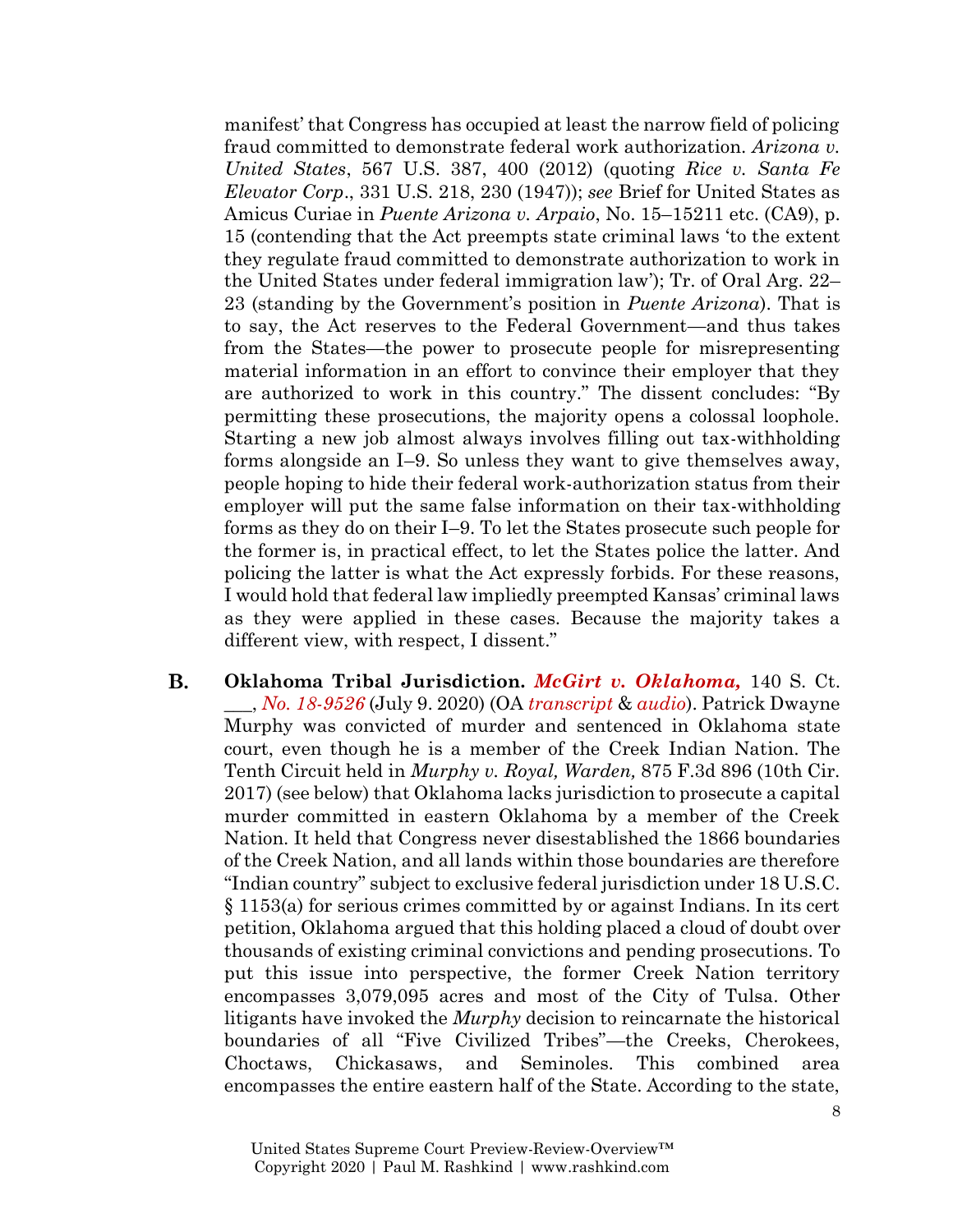the decision thus threatened to effectively redraw the map of Oklahoma. The state also contended that prisoners have begun seeking postconviction relief in state, federal, and even tribal court, contending that their convictions are void *ab initio*; and that civil litigants are using the decision to expand tribal jurisdiction over non-members. The question presented in *Murphy* was: Whether the 1866 territorial boundaries of the Creek Nation within the former Indian Territory of eastern Oklahoma constitute an "Indian reservation" today under 18 U.S.C. § 1151(a). The Court granted cert to decide the issue in *Carpenter, Warden v. Murphy* (below), but was unable to do so during the 2018 Term, likely because the justices were evenly divided and Justice Gorsuch is recused from that case. It was set for reargument this Term, but mid-Term, the Court granted cert in Jimcy McGirt's case, a *pro se* petition raising the same issue raised in *Murphy*. McGirt had been convicted in Oklahoma state court and imprisoned for three serious sexual offenses. Unlike Murphy, who won in the federal court of appeals, McGirt's claims that Oklahoma lacked jurisdiction over his crime were rejected in the state court below. Justice Gorsuch was not recused from the *McGirt* case. And his participation made all the difference in deciding the legal issue. He authored the Court's (5-4) opinion reversing the Oklahoma Court of Criminal Appeals' decision, holding instead that land in Northeastern Oklahoma reserved for the Creek Nation since the 19th century remains "Indian country" for purposes of the Major Crimes Act, placing certain serious crimes under federal jurisdiction if they were committed by "[a]ny Indian" within "the Indian country." 18 U.S.C. §1153(a). Justice Gorsuch's introduction of the issue and summary of the decision are notable:

On the far end of the Trail of Tears was a promise. Forced to leave their ancestral lands in Georgia and Alabama, the Creek Nation received assurances that their new lands in the West would be secure forever. In exchange for ceding "all their land, East of the Mississippi river," the U.S. government agreed by treaty that "[t]he Creek country west of the Mississippi shall be solemnly guarantied to the Creek Indians." Treaty With the Creeks, Arts. I, XIV, Mar. 24, 1832, 7 Stat. 366, 368 (1832 Treaty). Both parties settled on boundary lines for a new and "permanent home to the whole Creek nation," located in what is now Oklahoma. Treaty With the Creeks, preamble, Feb. 14, 1833, 7 Stat. 418 (1833 Treaty). The government further promised that "[no] State or Territory [shall] ever have a right to pass laws for the government of such Indians, but they shall be allowed to govern themselves." 1832 Treaty, Art. XIV, 7 Stat. 368.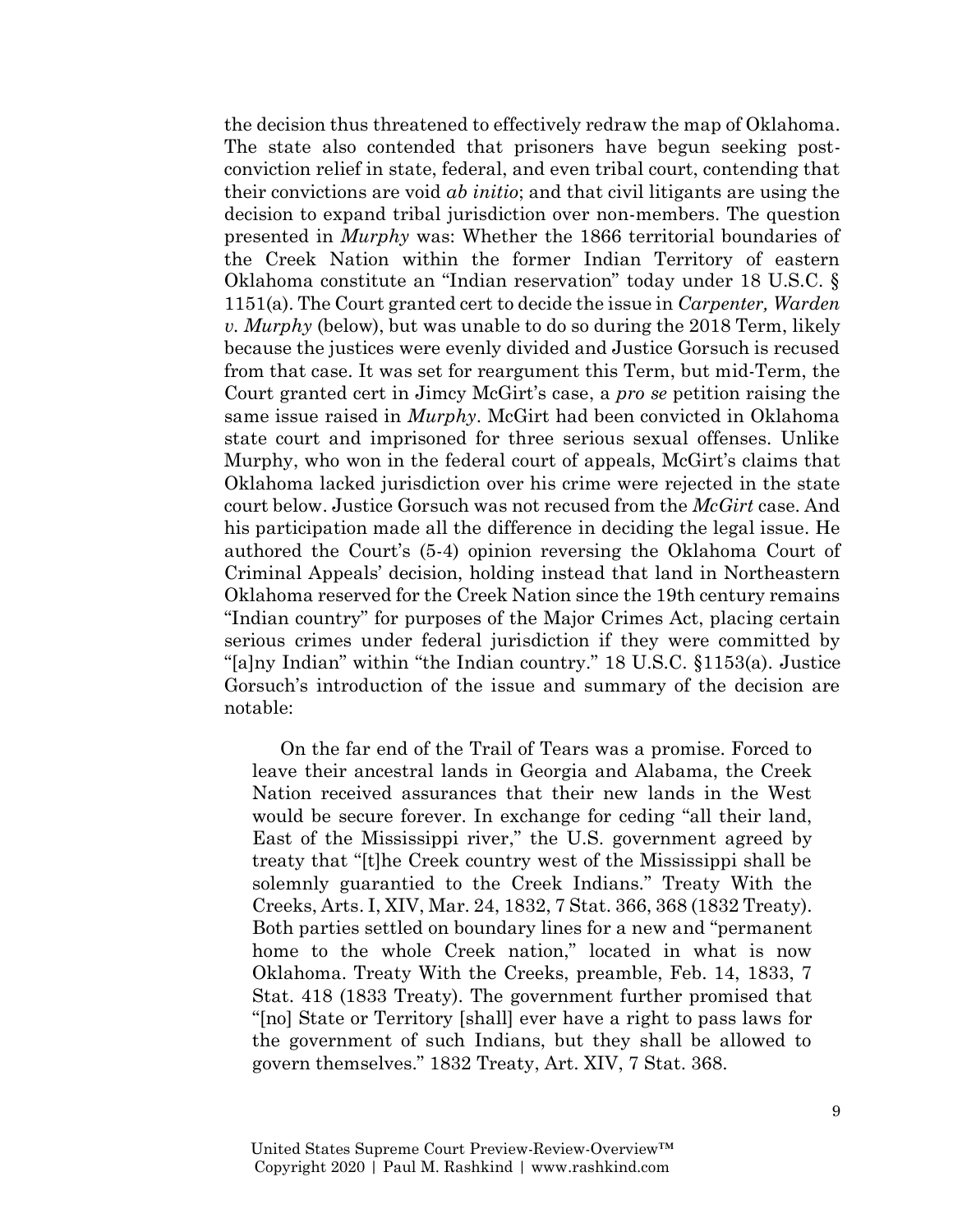Today we are asked whether the land these treaties promised remains an Indian reservation for purposes of federal criminal law. Because Congress has not said otherwise, we hold the government to its word.

The reasoning of the majority opinion spans 42 pages, but its conclusion summarizes why it rejects the states' various contrary arguments:

The federal government promised the Creek a reservation in perpetuity. Over time, Congress has diminished that reservation. It has sometimes restricted and other times expanded the Tribe's authority. But Congress has never withdrawn the promised reservation. As a result, many of the arguments before us today follow a sadly familiar pattern. Yes, promises were made, but the price of keeping them has become too great, so now we should just cast a blind eye. We reject that thinking. If Congress wishes to withdraw its promises, it must say so. Unlawful acts, performed long enough and with sufficient vigor, are never enough to amend the law. To hold otherwise would be to elevate the most brazen and longstanding injustices over the law, both rewarding wrong and failing those in the right.

Chief Justice Roberts dissented (joined by Alito, Kavanaugh and, but for a footnote, by Thomas). Justice Thomas also dissented separately.

1. *[Sharp \(formerly Carpenter/Royal\), Warden v. Murphy,](https://www.supremecourt.gov/opinions/19pdf/17-1107_o759.pdf)* 140 S. Ct. \_\_\_, *[No. 17-1107](https://www.supremecourt.gov/search.aspx?filename=/docket/docketfiles/html/public/17-1107.html)* (July 9, 2020) (2018 Term OA *[transcript](https://www.supremecourt.gov/oral_arguments/argument_transcripts/2018/17-1107_q86b.pdf)* & *[audio](https://www.supremecourt.gov/oral_arguments/audio/2018/17-1107)*) (case set for reargument during the October 2019 Term). Summarily affirmed in a 6-2 per curiam decision "for the reasons stated in *McGirt v. Oklahoma."* Justices Alito and Thomas dissented and Justice Gorsuch did not participate in the *Murphy* decision.

#### C. **ACCA, Guns, Drugs and Vagueness**

1. **Recklessness as a "Violent Felony."** *[Borden v. United](https://www.supremecourt.gov/search.aspx?filename=/docket/docketfiles/html/public/19-5410.html)  [States](https://www.supremecourt.gov/search.aspx?filename=/docket/docketfiles/html/public/19-5410.html)***,** 140 S. Ct. \_\_\_, *[No. 19-5410](https://www.supremecourt.gov/search.aspx?filename=/docket/docketfiles/html/public/19-5410.html)* (cert. granted Mar. 2, 2020); decision below at 769 F. App'x. 266 (6th Cir. 2019). Borden pled guilty to being a felon in possession of a firearm, retaining his right to appeal if the district court applied the ACCA. His PSI contended Borden qualified for the enhanced sentencing provisions of the ACCA based on four sets of criminal convictions: three for Tennessee aggravated assault and one for Tennessee promotion of methamphetamine manufacture. This established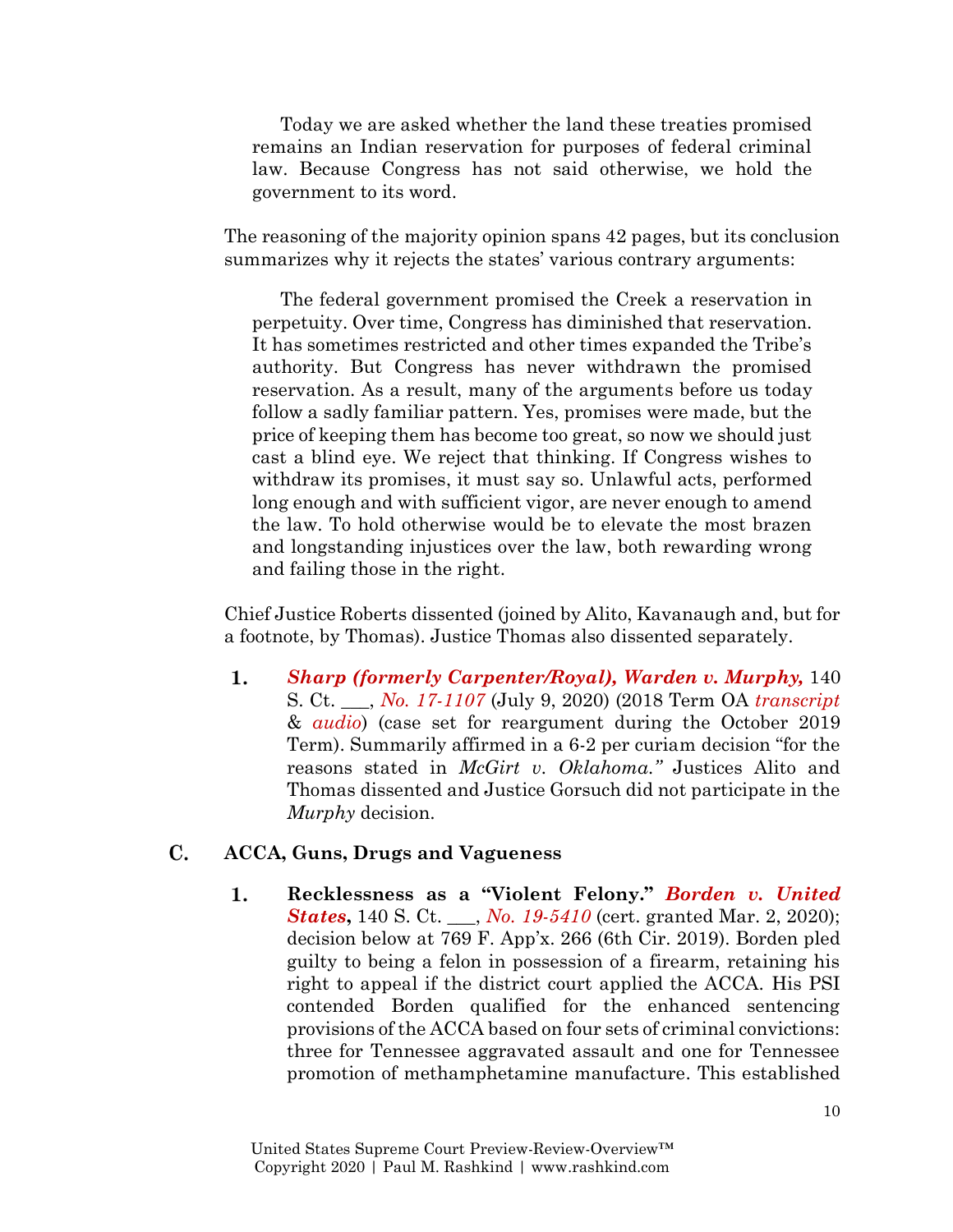a guideline range of 180 to 210 months, but without the ACCA his guidelines would have been 77 to 96 months. Tennessee aggravated assault can be committed recklessly. The district court sentenced Borden as an Armed Career Criminal based on the reckless aggravated assault convictions. The Sixth Circuit affirmed, holding that the Tennessee reckless aggravated assault conviction qualifies as an ACCA predicate under the ACCA's force clause, 18 U.S.C. § 924(e)(2)(B)(i). The Circuits are split on whether the use of force clause in the ACCA encompasses crimes committed recklessly (see discussion of *Walker*, below). The Sixth Circuit falls into the group that extends the holding in *Voisine v. United States*, 136 S. Ct. 2272 (2016) (addressing the phrase "misdemeanor crime of domestic violence" in 18 U.S.C. § 921(a)(33)(A)) to the use of force clause in the ACCA). *United States v. Verwiebe*, 874 F.3d 258, 262 (6th Cir. 2017). Even within the Sixth Circuit, however, there is disagreement on this point, as a separate panel has argued that the ACCA's use of force clause cannot be so broad as to include recklessness. *United States v. Harper*, 875 F.3d 329 (6th Cir. 2017) (explaining it was bound by *Verwiebe*, despite its disagreement). Borden's petition was being held during the pendency of *Walker*, below, but his petition was granted a week after *Walker* was dismissed due to the defendant's death. Question presented: Whether the "use of force clause" in § 924(e)(2)(B)(i) encompasses crimes with a *mens rea* of recklessness. The Court did not grant cert on a second issue addressing whether due process is violated if a newer, more punitive interpretation of law is applied at sentencing than was in force at the time the crime was committed.

**a)** *[Walker v. United States](https://www.supremecourt.gov/search.aspx?filename=/docket/docketfiles/html/public/19-373.html)***,** 140 S. Ct. \_\_\_, *[No. 19-373](https://www.supremecourt.gov/search.aspx?filename=/docket/docketfiles/html/public/19-373.html)* (cert. granted Nov. 15, 2019) **(cert. dismissed due to death of petitioner, Feb. 27, 2020)**; decision below at 769 F. App'x. 195 (6th Cir. 2019). After discovering 13 bullets in a rooming house that he managed and removing them for safekeeping, Walker was convicted of possessing ammunition as a felon, in violation of 18 U.S.C. §922(g). He was sentenced to a mandatory 15 years imprisonment under the ACCA. Following the Supreme Court's decision in *Johnson*, holding ACCA's residual clause unconstitutionally vague, he filed a § 2255 petition, alleging in part that one of his predicate ACCA convictions–Texas robbery resulting in bodily injury– should not qualify as a violent felony under ACCA's force clause because it could be committed with a *mens rea* of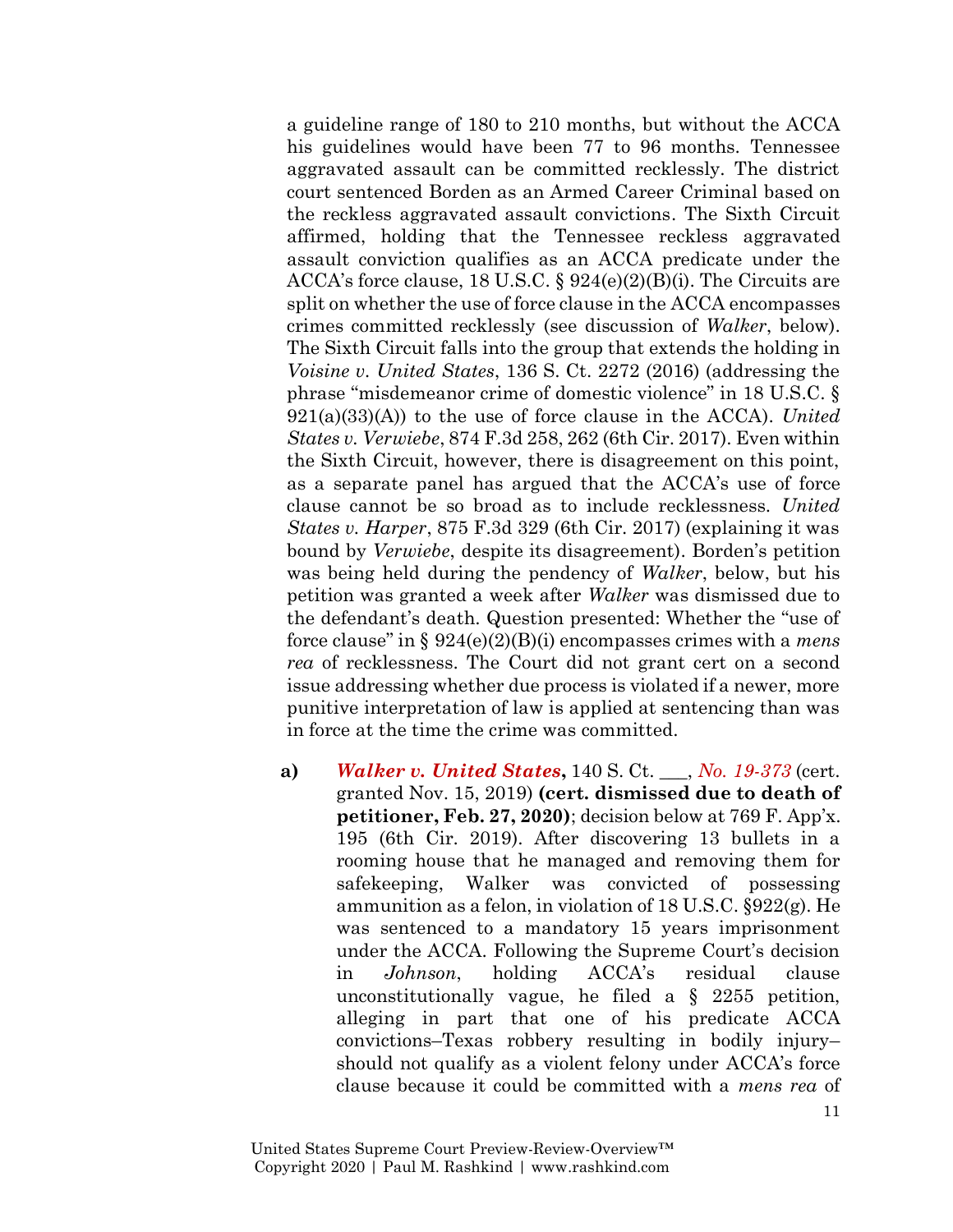recklessness. The district court agreed and resentenced Walker to 88 months. The Sixth Circuit reversed, applying its circuit precedent that an offense that can be committed with a *mens rea* of recklessness qualifies as a "violent felony" under ACCA's force clause. This holding is part of a growing conflict among the circuits. The First, Fourth and Ninth Circuits hold that such offenses do not qualify as violent felonies, while the Fifth, Sixth, Eighth, Tenth and DC circuits hold that they can qualify under the force clause. The Third and Eleventh Circuits are presently in the process of deciding the question. The Solicitor General agreed that cert should be granted. Question presented: Whether a criminal offense that can be committed with a *mens rea* of recklessness can qualify as a "violent felony" under the Armed Career Criminal Act, 18 U.S.C. § 924(e)? As noted above, cert was dismissed after the counsel for the parties advised the Court that Walker died.

 $2.$ **Determining "Serious Drug Offense.**" *[Shular v. United](https://www.supremecourt.gov/opinions/19pdf/18-6662_c0ne.pdf)  [States,](https://www.supremecourt.gov/opinions/19pdf/18-6662_c0ne.pdf)* 140 S. Ct. \_\_\_, *[No. 18-6662](https://www.supremecourt.gov/search.aspx?filename=/docket/docketfiles/html/public/18-6662.html)* (Feb. 26, 2020) (OA *[transcript](https://www.supremecourt.gov/oral_arguments/argument_transcripts/2019/18-6662_k536.pdf)* & *[audio](https://www.supremecourt.gov/oral_arguments/audio/2019/18-6662)*). Shular qualified as an armed career criminal based on prior Florida convictions for controlled substance offenses, none of which required a finding that Shular had "knowledge of the illicit nature of the substance," i.e., that he was dealing with a "controlled substance." He argued that the categorical approach should apply to "serious drug offenses" under ACCA (as it does to violent crimes) and because the Florida crimes lack the *mens rea* element required for the generic offense, none of his Florida convictions should qualify as a "serious drug offense" under the categorical approach. The Eleventh Circuit affirmed Shular's conviction, holding that the definition of a "serious drug offense" under ACCA does not include a *mens rea* element regarding the illicit nature of the controlled substance; the ACCA requires only that a prior offense "'involve[]' . . . certain activities related to controlled substances." On cert, Shular argued that "[t]he generic offenses named in § 924(e)(2)(A)(ii) include a *mens rea* element of knowledge that the controlled substance is illicit." He emphasized that his prior convictions were for state offenses that do not make knowledge of the substance's illegality an element of the offense; the state offenses, he therefore maintain[ed], do not match the generic offenses in  $\S 924(e)(2)(A)(ii)$ . In a unanimous decision written by Justice Ginsburg, the Supreme Court affirmed, holding that " $\S 924(e)(2)(A)(ii)$ " s 'serious drug offense' definition [does not] call for a comparison to a generic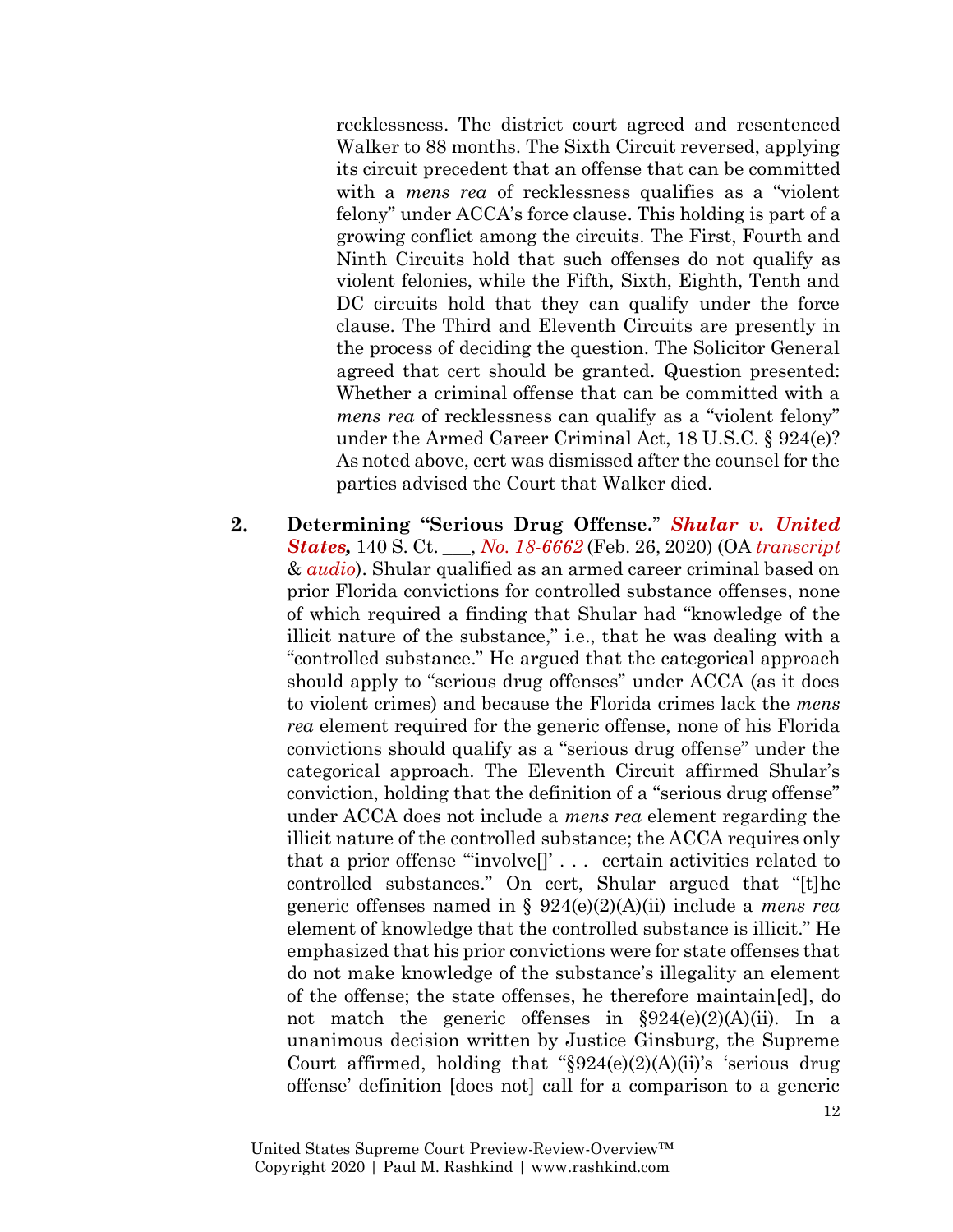offense. ... The 'serious drug offense' definition requires only that the state offense involve the conduct specified in the federal statute; it does not require that the state offense match certain generic offenses." In rejecting Shular's argument, the Court determined that the categorial approach has been used by the Court in two ways: (1) comparing the predicate to a generic offense (as in *Taylor v. United States,* 495 U.S. 575 (1990)), or (2) by simply determining if the predicate meets "some other criterion" such as it did in *Stokeling v. United States,* 586 U.S.

\_\_\_ (2019) (determining whether an offense "has as an element the use, attempted use, or threatened use of physical force against the person of another"). Here, the Court applies the second methodology. The unanimous decision also found that the rule of lenity is inapplicable because the justices divined no ambiguity in the statutory language. Shular attempted to argue, in the alternative, that if  $\S 924(e)(2)(A)(ii)$  does not call for a generic-offense-matching analysis, it requires knowledge of the substance's illicit nature, yet he specifically disclaimed that issue in his cert petition, so the Court would not address that argument. See *sli*p at n.3. Justice Kavanaugh concurred, adding that the rule of lenity only applies as a last step of statutory analysis: "To sum up: Under this Court's longstanding precedents, the rule of lenity applies when a court employs all of the traditional tools of statutory interpretation and, after doing so, concludes that the statute still remains grievously ambiguous, meaning that the court can make no more than a guess as to what the statute means."

D. **Defrauding the Government.** *[Kelly v. United States](https://www.supremecourt.gov/opinions/19pdf/18-1059_e2p3.pdf)*, 140 S. Ct. \_\_\_, *[No. 18-1059](https://www.supremecourt.gov/search.aspx?filename=/docket/docketfiles/html/public/18-1059.html)* (May 7, 2020) (OA *[transcript](https://www.supremecourt.gov/oral_arguments/argument_transcripts/2019/18-1059_6jfm.pdf)* & *[audio](https://www.supremecourt.gov/oral_arguments/audio/2019/18-1059)*). Bridget Kelly was convicted for her involvement in the "Bridgegate" scheme, which imposed crippling gridlock on the Borough of Fort Lee, New Jersey, after Fort Lee's mayor refused to endorse the 2013 reelection bid of then-Governor Chris Christie. Specifically, she was convicted of conspiring to obtain by fraud, knowingly converting, or intentionally misapplying property of an organization receiving federal benefits, in violation of 18 U.S.C.  $\S$  371 and 666(a)(1)(A); a substantive count of  $\S$  666(a)(1)(A); and conspiracy to commit wire fraud, in violation of 18 U.S.C. § 1349; and two substantive counts of wire fraud. She contested whether her public statements about the purported reasons for the action qualify as violations of these federal crimes. After the Third Circuit sustained her convictions, Kelly argued that cert should be granted to reaffirm the body of case law limiting prosecutions for government officials who allegedly deprive the citizenry of good government. "For over three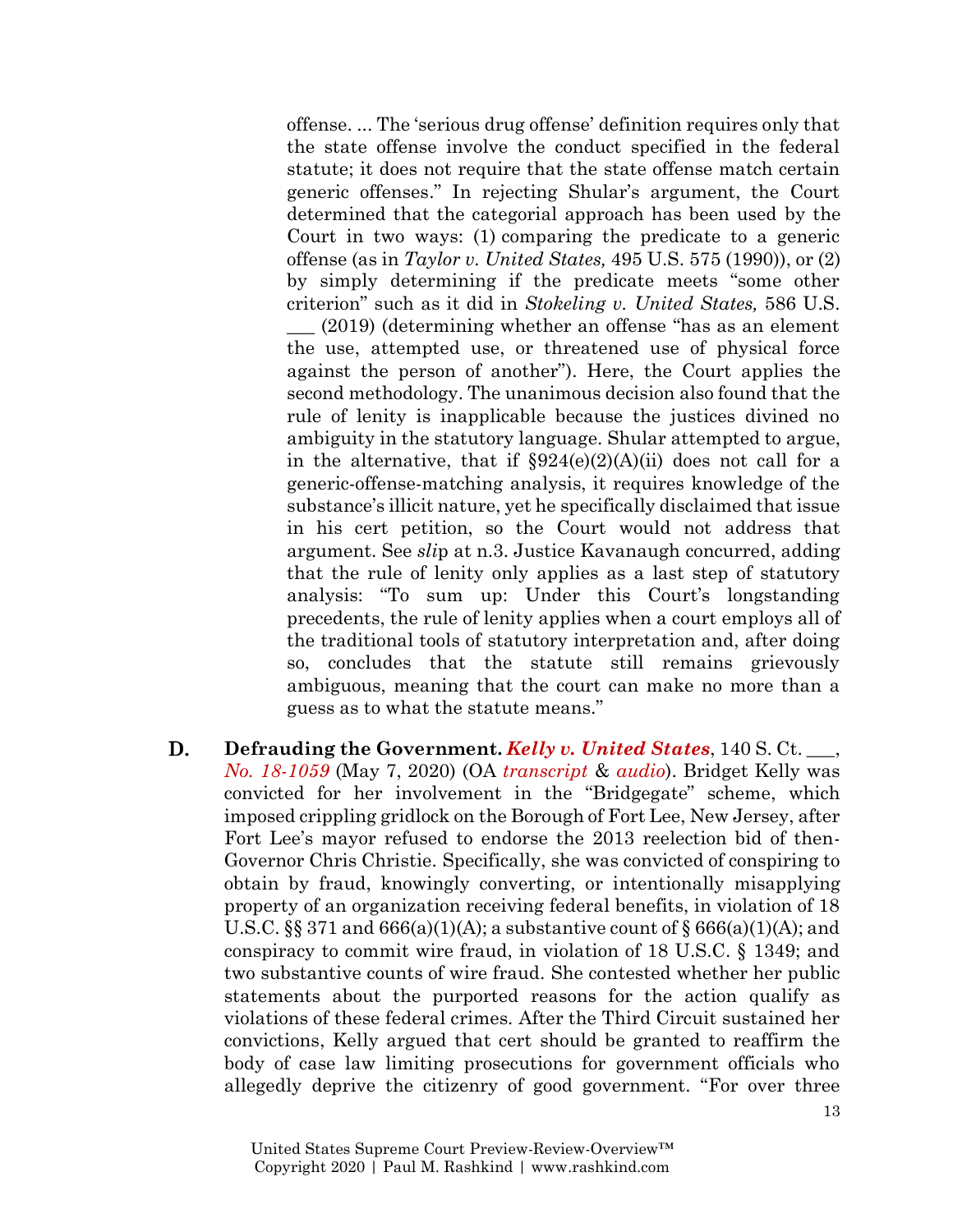decades, this Court has repeatedly warned against using vague federal criminal laws to impose 'standards of . . . good government' on 'local and state officials.' *McNally v. United States*, 483 U.S. 350, 360 (1987); *see also Skilling v. United States*, 561 U.S. 358 (2010); *McDonnell v. United States*, 136 S. Ct. 2355 (2016). The Supreme Court granted cert and unanimously reversed the mail fraud and program fraud convictions in an opinion authored by Justice Kagan. "The question presented is whether the defendants committed property fraud. The evidence the jury heard no doubt shows wrongdoing—deception, corruption, abuse of power. But the federal fraud statutes at issue do not criminalize all such conduct. Under settled precedent, the officials could violate those laws only if an object of their dishonesty was to obtain the Port Authority's money or property. The Government contends it was, because the officials sought both to 'commandeer' the Bridge's access lanes and to divert the wage labor of the Port Authority employees used in that effort. . . . We disagree. The realignment of the toll lanes was an exercise of regulatory power—something this Court has already held fails to meet the statutes' property requirement. And the employees' labor was just the incidental cost of that regulation, rather than itself an object of the officials' scheme. We therefore reverse the convictions." The Court's decision reversed not only Kelly's conviction, but also that of her codefendant William Baroni (who never even petitioned for cert). Baroni actually appeared in the case as a respondent under the rule that all parties who are not petitioner are respondents, and filed a brief supporting petitioner Kelly. The Court concluded as to both convicted defendants: "For no reason other than political payback, Baroni and Kelly used deception to reduce Fort Lee's access lanes to the George Washington Bridge—and thereby jeopardized the safety of the town's residents. But not every corrupt act by state or local officials is a federal crime. Because the scheme here did not aim to obtain money or property, Baroni and Kelly could not have violated the federal-program fraud or wire fraud laws. We therefore reverse the judgment of the Court of Appeals and remand the case for further proceedings consistent with this opinion."

Е. **Computer Fraud and Abuse Act.** *[Van Buren v. United States](https://www.supremecourt.gov/search.aspx?filename=/docket/docketfiles/html/public/19-783.html)*, 140 S. Ct. \_\_\_, *[No. 19-783](https://www.supremecourt.gov/search.aspx?filename=/docket/docketfiles/html/public/19-783.html)* (cert. granted Apr. 20, 2020); decision below at 940 F.3d 1192 (11th Cir. 2019). A defendant is guilty under the Computer Fraud and Abuse Act if he "accesses a computer without authorization or exceeds authorized access, and thereby obtains information from any protected computer." 18 U.S.C. § 1030(a)(2)(C). Under the Act, to "exceed[] authorized access" means "to access a computer with authorization and to use such access to obtain or alter information in the computer that the accesser is not entitled so to obtain or alter." *Id.* §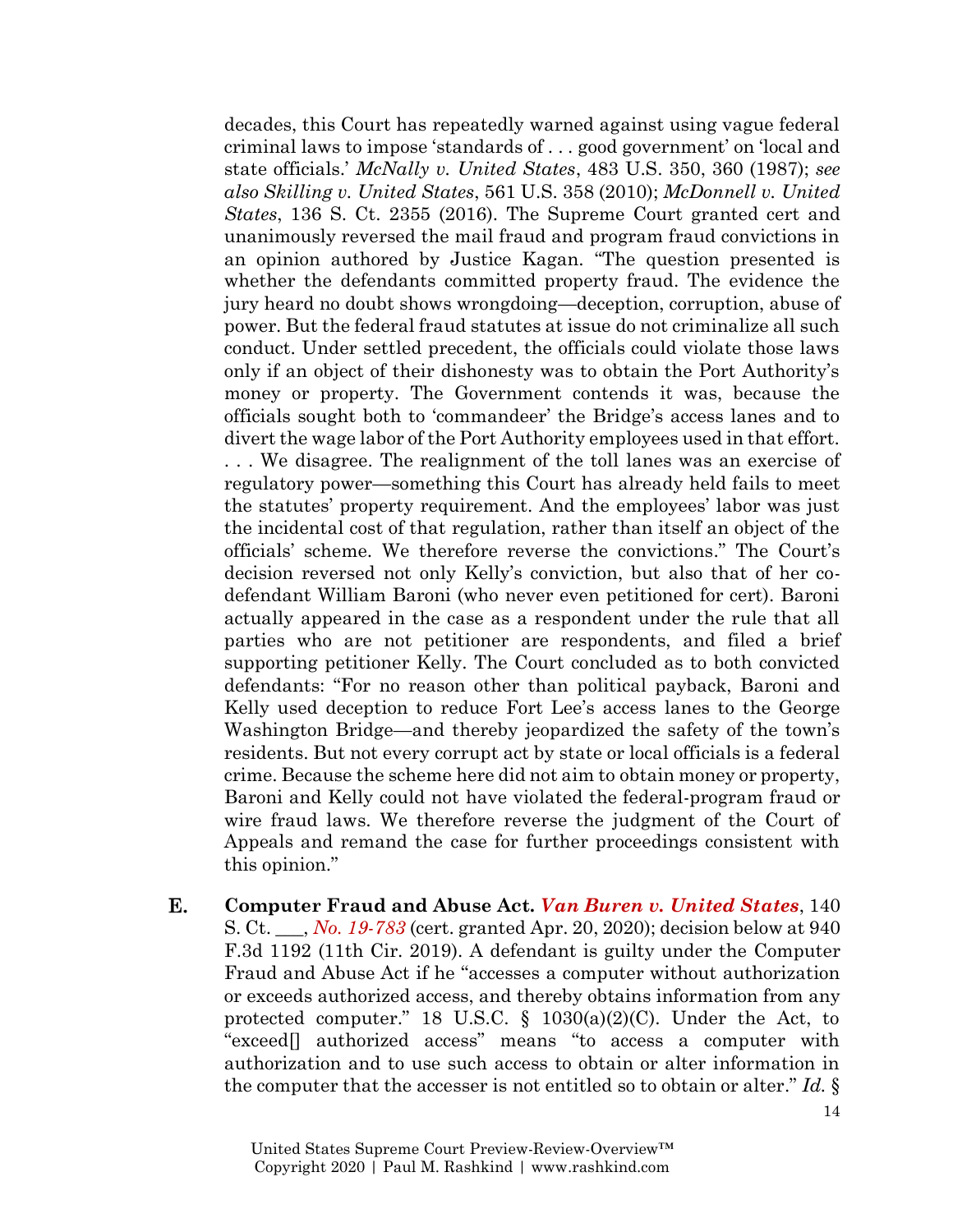1030(e)(6). Van Buren was a police sergeant in Cumming, Georgia, a small town in the northern part of the state. As a result of patrolling the town over the years, he knew a local man named Andrew Albo allegedly paid prostitutes to spend time with him and then called the police to accuse the women of stealing the money he gave them. Claiming to fear retaliation from these women, he sometimes also asked officers to run searches of allegedly suspicious license plate tags. Sgt. Van Buren was struggling financially and asked Albo for a loan. Albo secretly recorded their conversations. Albo shared the recordings with the state sheriff's office, which referred the matter to the local police, which in turn referred the matter to the FBI. The FBI devised a sting operation to test how far Van Buren was willing to go for money. To set up the operation, the FBI invented a favor for Albo to request of Van Buren in exchange for the loan: the FBI instructed Albo to ask him to run a computer search for the supposed license plate number of a dancer at a local strip club. It directed Albo to say that he liked her and wanted to know if she was an undercover officer before he would pursue her further. Van Buren agreed to complete the search. When Albo gave him \$5,000 in return, he offered to pay Albo back, but Albo waved that off. Still, Van Buren insisted, "I'm not charging for helping you out." Several days later, Albo followed up on the request, bringing him an additional \$1,000 and the fake license plate number created by the FBI. After that meeting, Van Buren accessed the Georgia Crime Information Center (GCIC) database, which contains license plate and vehicle registration information. As a law enforcement officer, he was authorized to access this database "for law-enforcement purposes." He ran a search for the license plate number that Albo had given him. He then texted Albo that he had information to provide. Van Buren was arrested and the federal government charged him with one count of felony computer fraud, in violation of 18 U.S.C. § 1030 and one count of honest-services wire fraud, in violation of 18 U.S.C. §§ 1343 and 1346. He moved for a judgment of acquittal at trial, arguing that accessing information for an improper or impermissible purpose does not exceed authorized access as meant by Section  $1030(a)(2)$ . But the district court denied the motion. Although the government acknowledged a circuit split on the issue, both in the district court and on appeal, the Eleventh Circuit affirmed the conviction, based on binding circuit precedent, holding that it was sufficient that Van Buren ran the tag search for "inappropriate reasons." Question presented: Whether a person who is authorized to access information on a computer for certain purposes violates Section 1030(a)(2) of the Computer Fraud and Abuse Act if he accesses the same information for an improper purpose.

### **VI. DEATH PENALTY**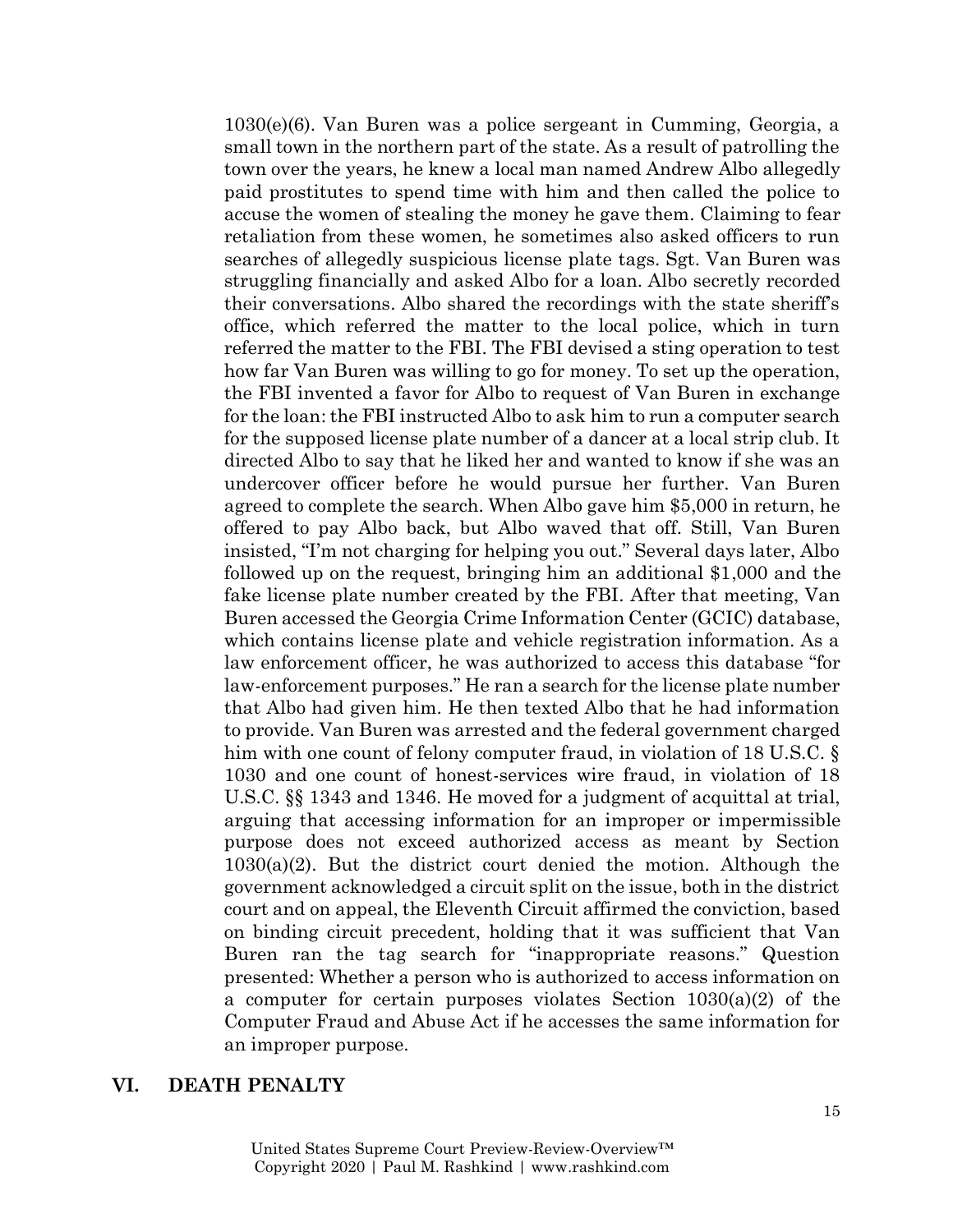**Applicable Law at Capital Resentencing.** *[McKinney v. Arizona](https://www.supremecourt.gov/opinions/19pdf/18-1109_5i36.pdf)*, A. 140 S. Ct. \_\_\_, *[No. 18-1109](https://www.supremecourt.gov/search.aspx?filename=/docket/docketfiles/html/public/18-1109.html)* (Feb. 25, 2020) (OA *[transcript](https://www.supremecourt.gov/oral_arguments/argument_transcripts/2019/18-1109_2dp3.pdf)* & *[audio](https://www.supremecourt.gov/oral_arguments/audio/2019/18-1109)*). McKinney was convicted of two murders and sentenced to death in 1993 by a judge in Arizona. Nearly 20 years later, the Ninth Circuit granted McKinney a conditional writ of habeas corpus, finding that Arizona courts over a 15-year period had refused as a matter of law to consider non-statutory mitigating evidence in death penalty cases, in violation of *Eddings v. Oklahoma*, 455 U.S. 104 (1982). *Eddings*, held that a capital sentencer may not refuse as a matter of law to consider relevant mitigating evidence. McKinney's case then returned to the Arizona Supreme Court. In that court, McKinney argued that he was entitled to resentencing by a jury. By contrast, the state asked that the Arizona Supreme Court itself conduct a reweighing of the aggravating and mitigating circumstances, as permitted by *Clemons v. Mississippi*, 494 U.S. 738 (1990). The Arizona Supreme Court agreed with the state. The court itself reviewed the evidence in the record and reweighed the relevant aggravating and mitigating circumstances, including McKinney's PTSD. The court upheld both death sentences. McKinney's cert petition challenged application of the old law from 1990, and argued he was entitled to resentencing by a jury. In a 5-4 decision, the Supreme Court affirmed in an opinion authored by Justice Kavanaugh. "This Court's precedents [the 1990's decision in *Clemons,* notwithstanding intervening decisions in *Ring v. Arizona,* 536 U.S. 584 (2002), and *Hurst v. Florida,* 577 U.S. \_\_\_ (2016)] establish that state appellate courts may conduct a *Clemons* reweighing of aggravating and mitigating circumstances, and may do so in collateral proceedings as appropriate and provided under state law." Justice Ginsburg dissented (joined by Breyer, Sotomayor & Kagan), contending that *Ring* and *Hurst* should apply because the remand proceeding before the Arizona Supreme Court should be characterized as a direct appeal, not a collateral review proceeding, and this characterization makes all the difference. "Thus, the pivotal question: Is McKinney's case currently on direct review, in which case *Ring* applies, or on collateral review, in which case *Ring* does not apply? I would rank the Arizona Supreme Court's proceeding now before this Court for review as direct in character. I would therefore hold McKinney's death sentences unconstitutional under *Ring*, and reverse the judgment of the Arizona Supreme Court."

# **VII. APPEALS**

A. **Party Presentation Rule.** *[United States v. Sineneng-Smith](https://www.supremecourt.gov/search.aspx?filename=/docket/docketfiles/html/public/19-67.html),* 140 S. Ct. \_\_\_, *[No. 19-67](https://www.supremecourt.gov/search.aspx?filename=/docket/docketfiles/html/public/19-67.html)* (May 7, 2020) (OA *[transcript](https://www.supremecourt.gov/oral_arguments/argument_transcripts/2019/19-67_e1p3.pdf)* & *[audio](https://www.supremecourt.gov/oral_arguments/audio/2019/19-67)*). Respondent was convicted of two counts of encouraging or inducing illegal immigration for financial gain, in violation of  $8 \text{ U.S.C. } 1324(a)(1)(A)(iv)$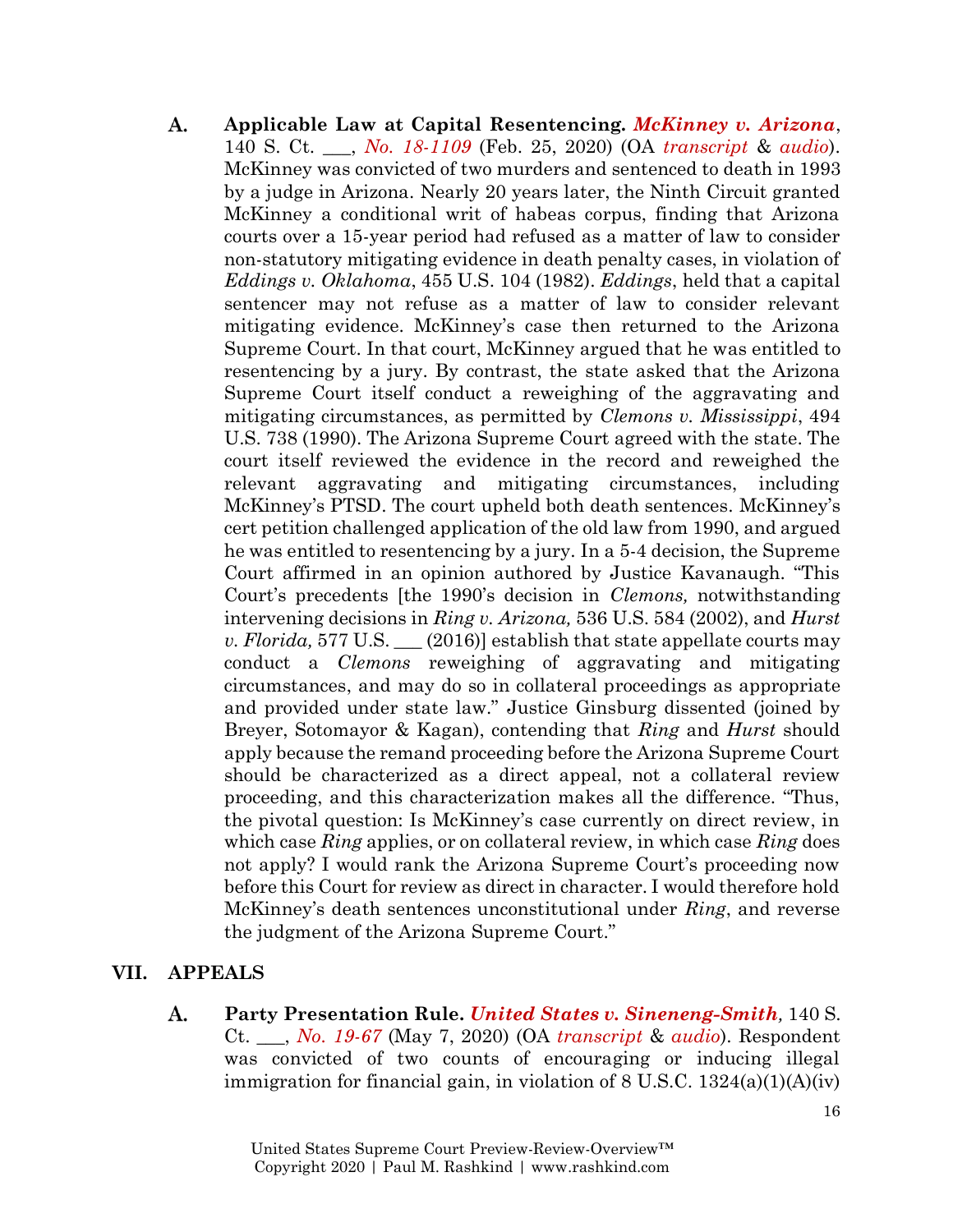and (B)(i), and two counts of mail fraud, in violation of 18 U.S.C. 1341. The 1324(a) offenses criminalize encouraging or inducing immigration violations for profit. Here, the respondent was charged and convicted of "encourag[ing] or induc[ing] an alien to come to, enter, or reside in the United States, knowing or in reckless disregard of the fact that such coming to, entry, or residence is or will be in violation of law," 8 U.S.C.  $1324(a)(1)(A)(iv)$ , "for the purpose of commercial advantage or private financial gain." She argued unsuccessfully, in the district court. that the above-cited provisions, did not cover her conduct, and if they did, they violated the Petition and Free Speech Clauses of the First Amendment. as applied. On appeal, Sineneng-Smith repeated the arguments she had presented to the district court. The Ninth Circuit panel, though, took a different tack. Instead of adjudicating the case presented by the parties, the appeals court named three *amici* and invited them to brief and argue issues framed by the panel, including a question Sineneng-Smith herself never raised earlier: "[W]hether the statute of conviction is overbroad ... under the First Amendment." The Ninth Circuit ultimately concluded, in accord with the invited *amici*'s arguments, that  $$1324(a)(1)(A)(iv)$  is unconstitutionally overbroad. The government petitioned for cert because the judgment of the Court of Appeals invalidated a federal statute and the Court predictably granted cert, which it does in response to virtually every such government cert petition. The sole question presented was: "Whether the federal criminal prohibition against encouraging or inducing illegal immigration for commercial advantage or private financial gain, in violation of 8 U.S.C.  $1324(a)(1)(A)(iv)$  and  $(B)(i)$ , is facially unconstitutional." The Supreme Court reversed, unanimously, in an opinion authored by Justice Ginsburg, which is highly critical of the Court of Appeals for commandeering the issue and decision, which had not been advanced by the appellant. The rule of party advocacy, the Court noted, is central to litigation: '"[C]ourts are essentially passive instruments of government." *United States v. Samuels*, 808 F. 2d 1298, 1301 (CA8 1987) (Arnold, J., concurring in denial of reh'g en banc)). They 'do not, or should not, sally forth each day looking for wrongs to right. [They] wait for cases to come to [them], and when [cases arise, courts] normally decide only questions presented by the parties.'" Consistent with that principle, the Court held that "the appeals panel departed so drastically from the principle of party presentation as to constitute an abuse of discretion. We therefore vacate the Ninth Circuit's judgment and remand the case for an adjudication of the appeal attuned to the case shaped by the parties rather than the case designed by the appeals panel." Ironically, the practice of appointing *amici* to argue points expressly waived by parties is common, both in the Supreme Court and the Courts of Appeals (although in reality this is nearly always to allow affirmance, not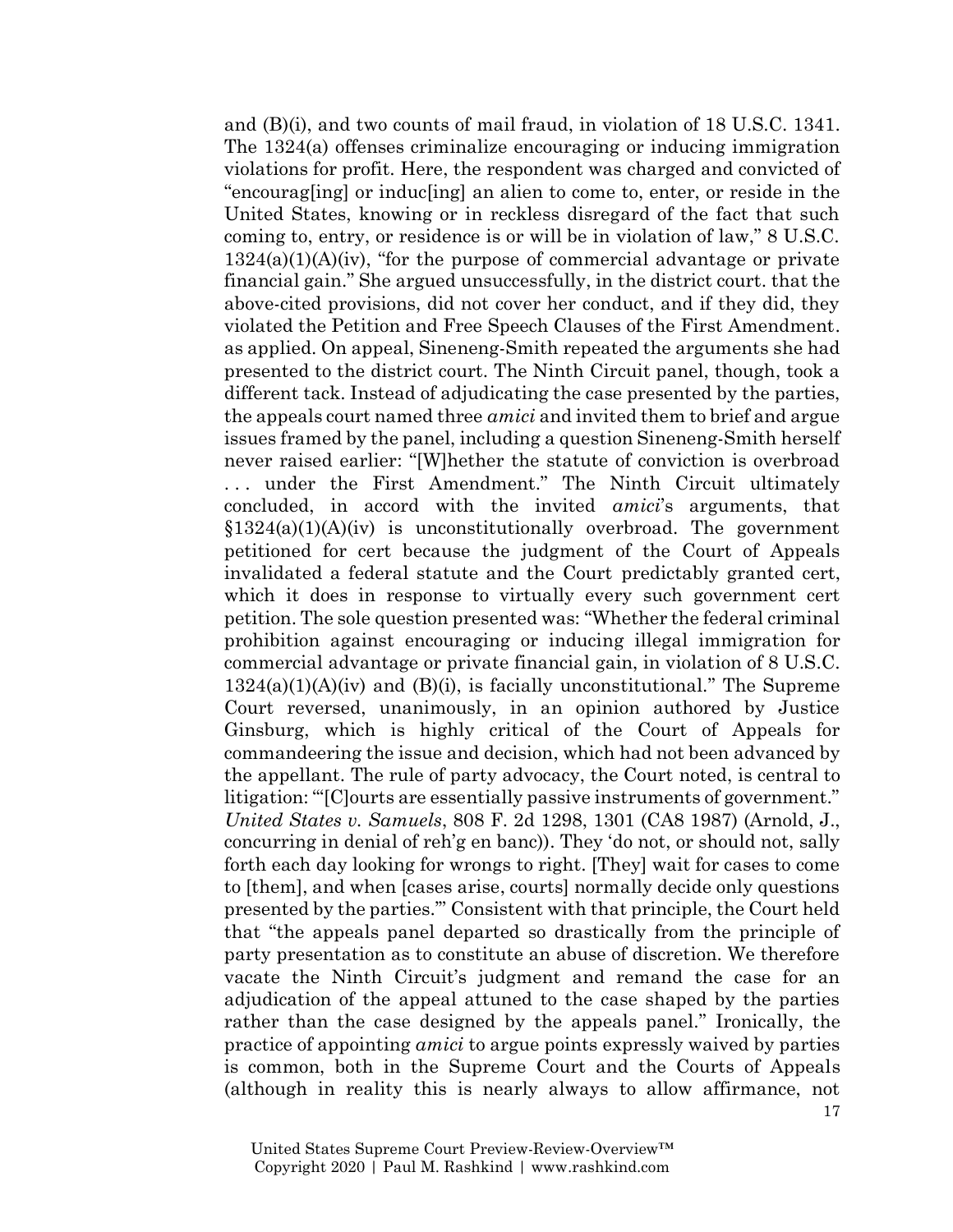reversal of the judgment below). Justice Ginsburg addressed this inconsistency in the Court's opinion and an attached addendum: "The party presentation principle is supple, not ironclad. There are no doubt circumstances in which a modest initiating role for a court is appropriate. *See, e.g., Day v. McDonough*, 547 U. S. 198, 202 (2006) (federal court had 'authority, on its own initiative,' to correct a party's 'evident miscalculation of the elapsed time under a statute [of limitations]' absent 'intelligent waiver'). But this case scarcely fits that bill." – A footnote also protests against the apparent inconsistency in the Court's holding here and the reality of what it has done recently in no fewer than 20 cases, including significant criminal cases, such as *Johnson v. United States* (raising new issue not raised in cert petition), *Beckles v. United States* (appointing amicus to argue position conceded by government), *Welch v. United States* (same)*, Montgomery v. Alabama*  (same)*,* and two other cases this Term, *Holguin-Hernandez v. United States* (same) and *Sharp v. Carpenter* (seeking to find new ways to reverse decision favorable to a criminal defendant): "In an addendum to this opinion, we list cases in which this Court has called for supplemental briefing or appointed amicus curiae in recent years. None of them bear any resemblance to the redirection ordered by the Ninth Circuit panel in this case." The decision in this case is ironic because the party-presentation issue seized by the Supreme Court's holding was not the issue presented in the government's cert petition, which was limited to the merits of the decision, not the process in the court of appeals—As noted above (but it bears repeating) the issue presented states, simply: "Whether the federal criminal prohibition against encouraging or inducing illegal immigration for commercial advantage or private financial gain, in violation of 8 U.S.C.  $1324(a)(1)(A)(iv)$  and  $(B)(i)$ , is facially unconstitutional." Justice Thomas concurred, but also challenged the overbreadth doctrine, which he argues is "untethered from the text and history of the First Amendment."

**B. Preserving Sentencing Reasonableness Issue for Appeal.** *[Holguin-Hernandez v. United States,](https://www.supremecourt.gov/opinions/19pdf/18-7739_9q7h.pdf)* 140 S. Ct. \_\_\_, *[No. 18-7739](https://www.supremecourt.gov/search.aspx?filename=/docket/docketfiles/html/public/18-7739.html)* (Feb. 26, 2020) (OA *[transcript](https://www.supremecourt.gov/oral_arguments/argument_transcripts/2019/18-7739_if5n.pdf)* & *[audio](https://www.supremecourt.gov/oral_arguments/audio/2019/18-7739)*). In a unanimous decision written by Justice Breyer, the Court determined that a defendant's districtcourt argument for a specific sentence preserved his claim on appeal that a longer sentence was unreasonably long. "A criminal defendant who wishes a court of appeals to consider a claim that a ruling of a trial court was in error must first make his objection known to the trial-court judge. The Federal Rules of Criminal Procedure provide two ways of doing so. They say that '[a] party may preserve a claim of error by informing the court . . . of [1] the action the party wishes the court to take, or [2] the party's objection to the court's action and the grounds for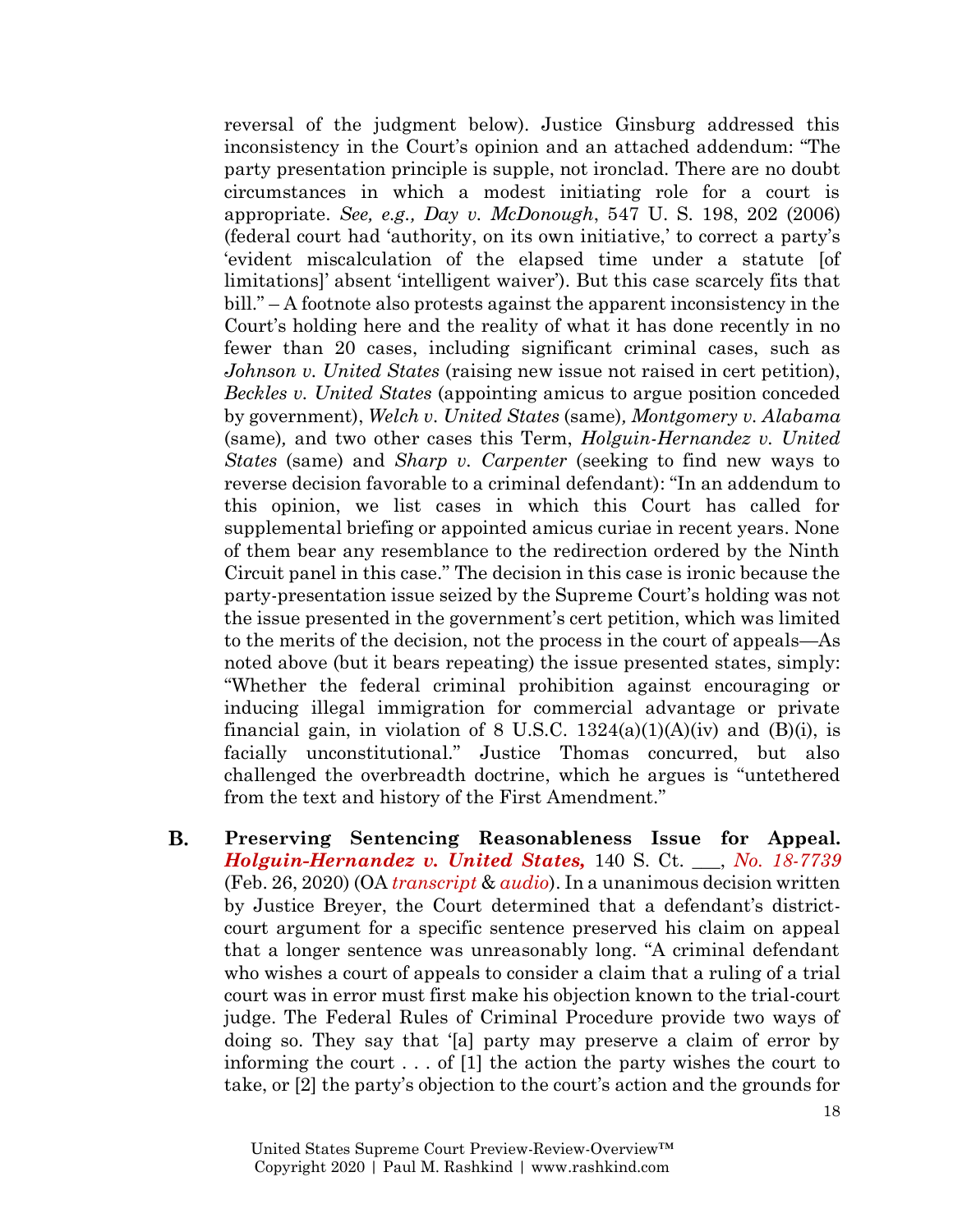that objection.' Fed. Rule Crim. Proc. 51(b). Errors 'not brought to the court's attention' in one of these two ways are subject to review only insofar as they are 'plain.' Rule 52(b); *see United States v. Olano*, 507 U.S. 725, 732–736 (1993). In this case, a criminal defendant argued in the District Court that the sentencing factors set forth in 18 U.S.C. § 3553(a) did not support imposing any prison time for a supervisedrelease violation. At the very least, the defendant contended, any term of imprisonment should be less than 12 months long. The judge nevertheless imposed a sentence of 12 months. The question is whether the defendant's district-court argument for a specific sentence (namely, nothing or less than 12 months) preserved his claim on appeal that the 12-month sentence was unreasonably long. We think that it did." The government and *amici* asked the Court to decide, more generally, what is sufficient to preserve a claim that a trial court used improper procedures in arriving at its chosen sentence, but the Court refused to do so because the Court of Appeals had not considered those arguments. Instead, the Court held "only that the defendant here properly preserved the claim that his 12-month sentence was unreasonably long by advocating for a shorter sentence and thereby arguing, in effect, that this shorter sentence would have proved 'sufficient,' while a sentence of 12 months or longer would be 'greater than necessary' to 'comply with' the statutory purposes of punishment. Justice Alito concurred (joined by Gorsuch), reiterating that "a defendant who requests a specific sentence during a sentencing hearing need not object to the sentence after its pronouncement in order to preserve a challenge to its substantive reasonableness (i.e., length) on appeal;" but the concurrence makes clear that the Court's decision does not decide (1) "what is sufficient to preserve a claim that a trial court used improper procedures in arriving at its chosen sentence," and (2) "what is sufficient to preserve any 'particular' substantive-reasonableness argument . . . -- we do not suggest that a generalized argument in favor of less imprisonment will insulate all arguments regarding the length of a sentence from plainerror review."

 $\mathbf{C}$ . **Plain Error Review of Unpreserved Factual Errors**. *[Davis v.](https://www.supremecourt.gov/opinions/19pdf/19-5421_o7jq.pdf)  [United States](https://www.supremecourt.gov/opinions/19pdf/19-5421_o7jq.pdf)*, 140 S. Ct. \_\_\_, *[No. 19-5421](https://www.supremecourt.gov/docket/docketfiles/html/public/19-5421.html)* (Mar. 23, 2020) (per curiam). The Fifth Circuit, in its never-ending quest to avoid appellate review of sentencing issues, adhered to a rule that "questions of fact capable of resolution by the district court upon proper objection at sentencing can never constitute plain error." This standard of non-review meant that the Fifth Circuit could avoid addressing factual disputes on appeal, absent an explicit objection in the sentencing court. This rule insulated any such ruling, even from plain error review. Using that rule, the Fifth Circuit refused to decide whether Davis' sentence should have been run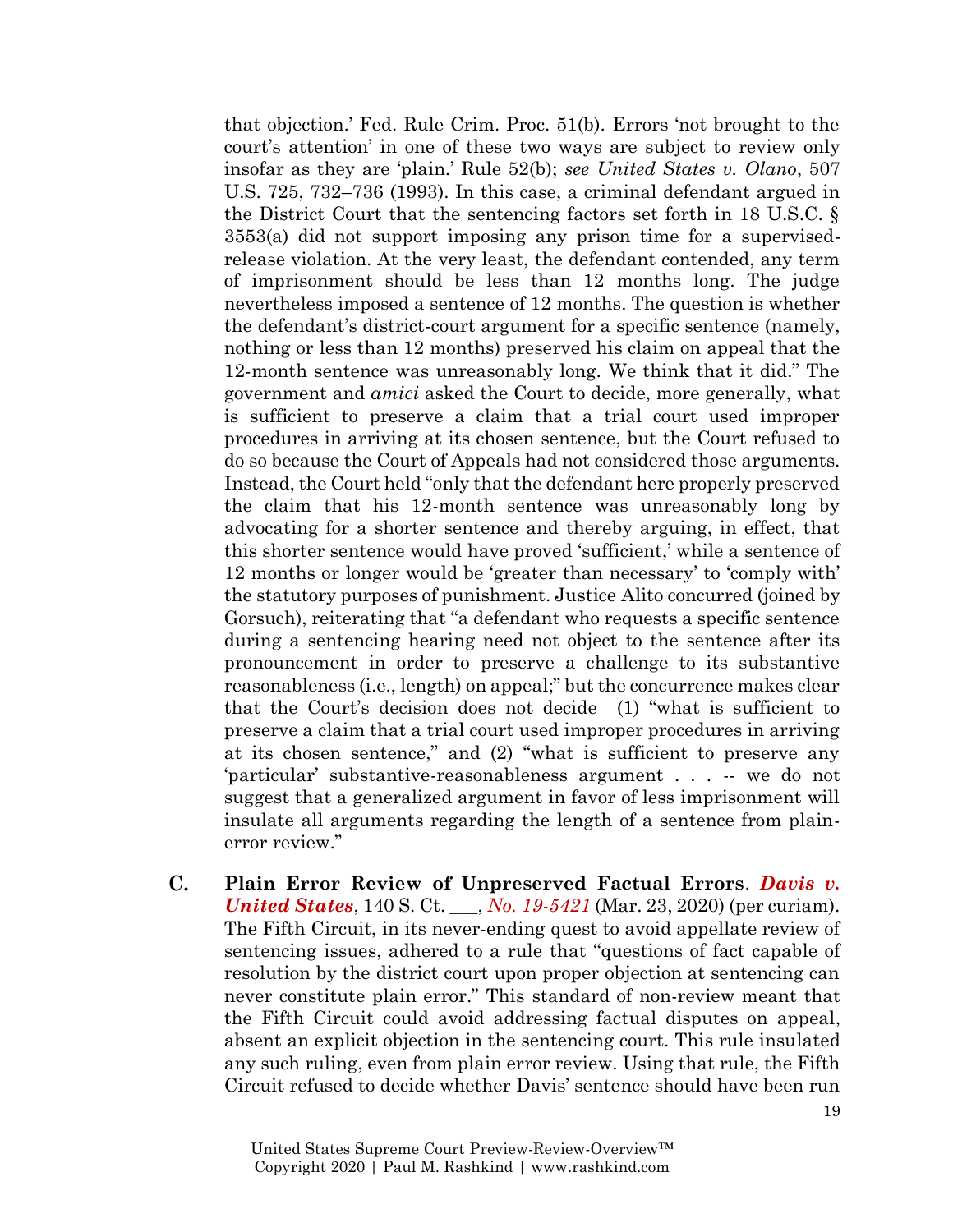concurrently to his state conviction because the state and federal offenses constituted part of the "same course of conduct," and were therefore relevant conduct to each other. Previously, Justice Sotomayor had criticized the Fifth Circuit's approach, suggesting it be reconsidered. *See Carlton v. United States*, 135 S. Ct. 2399 (2015). But the Fifth persisted. In a per curiam decision, the Supreme Court vacated the *Davis* decision and remanded it for reconsideration under the plain error rule. "Rule 52(b) states in full: 'A plain error that affects substantial rights may be considered even though it was not brought to the court's attention.' The text of Rule 52(b) does not immunize factual errors from plain-error review. Our cases likewise do not purport to shield any category of errors from plain-error review. *See generally Rosales- Mireles v. United States*, 585 U.S. \_\_\_ (2018); *United States v. Olano*, 507 U.S. 725 (1993). Put simply, there is no legal basis for the Fifth Circuit's practice of declining to review certain unpreserved factual arguments for plain error."

# **VIII. IMMIGRATION**

**Relief from Removal.** *[Pereida v. Barr](https://www.supremecourt.gov/search.aspx?filename=/docket/docketfiles/html/public/19-438.html)*, 140 S. Ct. \_\_\_, *[No. 19-438](https://www.supremecourt.gov/search.aspx?filename=/docket/docketfiles/html/public/19-438.html)* A. (Dec. 18, 2019); decision below at 916 F.3d 1128 (8th Cir. 2019). A noncitizen may not apply for relief from deportation, including asylum and cancellation of removal, if he has been convicted of a disqualifying offense listed in the Immigration and Nationality Act. The categorical approach (including its "modified" variant) governs the analysis of potentially disqualifying convictions. Under that approach, a conviction for a state offense does not carry immigration consequences unless it "necessarily" establishes all elements of the potentially corresponding federal offense. *Moncrieffe v. Holder*, 569 U.S. 184, 190-91 (2013. Accordingly, four courts of appeals hold that a state conviction does not bar relief from removal if the state-court record is merely ambiguous as to whether the conviction involved the elements of the corresponding federal offense. In their view, ambiguity means the conviction does not "necessarily" establish the elements of the federal offense. Four other courts of appeals-including the Eighth Circuit below-take the opposite view. They hold that a merely ambiguous conviction is nonetheless disqualifying because the immigration laws place an evidentiary burden of proof on noncitizens to establish eligibility for relief. Cert was granted. The question presented is: Whether a criminal conviction bars a noncitizen from applying for relief from removal when the record of conviction is merely ambiguous as to whether it corresponds to an offense listed in the Immigration and Nationality Act.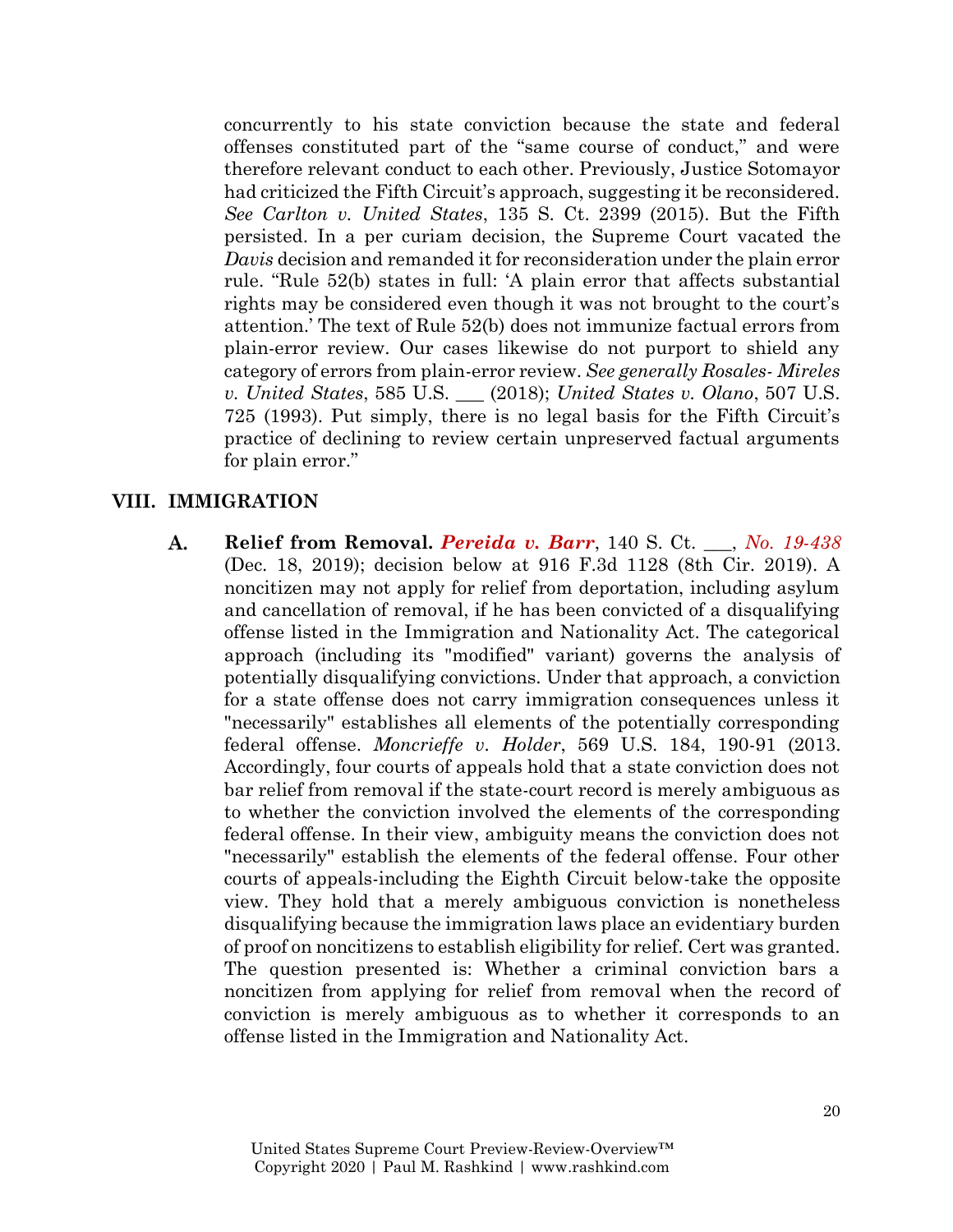#### **IX. COLLATERAL RELIEF: HABEAS CORPUS, §§ 2241, 2254 AND 2255**

- A. **Rule 59(e) Motions Not Second or Successive Petitions.** *[Banister](https://www.supremecourt.gov/opinions/19pdf/18-6943_k5fm.pdf)  [v. Davis, Dir.,](https://www.supremecourt.gov/opinions/19pdf/18-6943_k5fm.pdf)* 140 S. Ct. \_\_\_, *[No. 18-6943](https://www.supremecourt.gov/search.aspx?filename=/docket/docketfiles/html/public/18-6943.html)* (June 1, 2020) (OA *[transcript](https://www.supremecourt.gov/oral_arguments/argument_transcripts/2019/18-6943_bq7c.pdf)* & *[audio](https://www.supremecourt.gov/oral_arguments/audio/2019/18-6943)*). A motion brought under Federal Rule of Civil Procedure 59(e) to alter or amend a habeas court's judgment does not qualify as a successive petition in violation of AEDPA. In a 7-2 decision authored by Justice Kagan, the Court held that a Rule 59(e) motion is instead part and parcel of the first habeas proceeding. As a result, it is not a prohibited successive petition. A rule 59(e) motion is unlike a Rule 60(b) motion, which under *Gonzalez v. Crosby*, 545 U.S. 524 (2005) counts as a second or successive habeas application if it "attacks the federal court's previous resolution of a claim on the merits." Justice Alito (joined by Thomas) dissented.
- **B. Second or Successive § 2255 Applications.** *[Avery v. United States](https://www.supremecourt.gov/opinions/19pdf/19-633_5if6.pdf)*, 140 S. Ct. \_\_\_, *[No. 19-633](https://www.supremecourt.gov/search.aspx?filename=/docket/docketfiles/html/public/19-633.html)* (cert. denied Mar. 23, 2020). Although the Court denied certiorari review, Justice Kavanaugh issued a statement suggesting it remains an open question whether the second-orsuccessive-petition limitation on § 2254 applications (state convictions) applies to  $\S 2255$  applications (federal convictions), particularly after the government has now conceded the limitation should not apply in the latter. "Federal prisoners can seek postconviction relief by filing an application under 28 U.S.C. § 2255. State prisoners can seek federal postconviction relief by filing an application under § 2254. The issue in this case concerns second-or-successive applications. As relevant here, the law provides that a 'claim presented in a second or successive habeas corpus application *under section 2254* that was presented in a prior application shall be dismissed.'  $\S2244(b)(1)$  (emphasis added). The text of that second-or-successive statute covers only applications filed by state prisoners under § 2254. Yet six Courts of Appeals have interpreted the statute to cover applications filed by state prisoners under § 2254 and by federal prisoners under  $\S 2255$ , even though the text of the law refers only to § 2254. *See Gallagher v. United States*, 711 F. 3d 315 (CA2 2013); *United States v. Winkelman*, 746 F. 3d 134, 135–136 (CA3 2014); *In re Bourgeois*, 902 F. 3d 446, 447 (CA5 2018); *Taylor v. Gilkey*, 314 F. 3d 832, 836 (CA7 2002); *Winarske v. United States*, 913 F. 3d 765, 768– 769 (CA8 2019); *In re Baptiste*, 828 F. 3d 1337, 1340 (CA 11 2016). After Avery's case was decided, the Sixth Circuit recently rejected the other Circuits' interpretation of the second-or-successive statute and held that the statute covers only applications filed by state prisoners under § 2254. *Williams v. United States*, 927 F. 3d 427 (2019). Importantly, the United States now agrees with the Sixth Circuit that 'Section 2244(b)(1) does not apply to Section 2255 motions' and that the contrary view is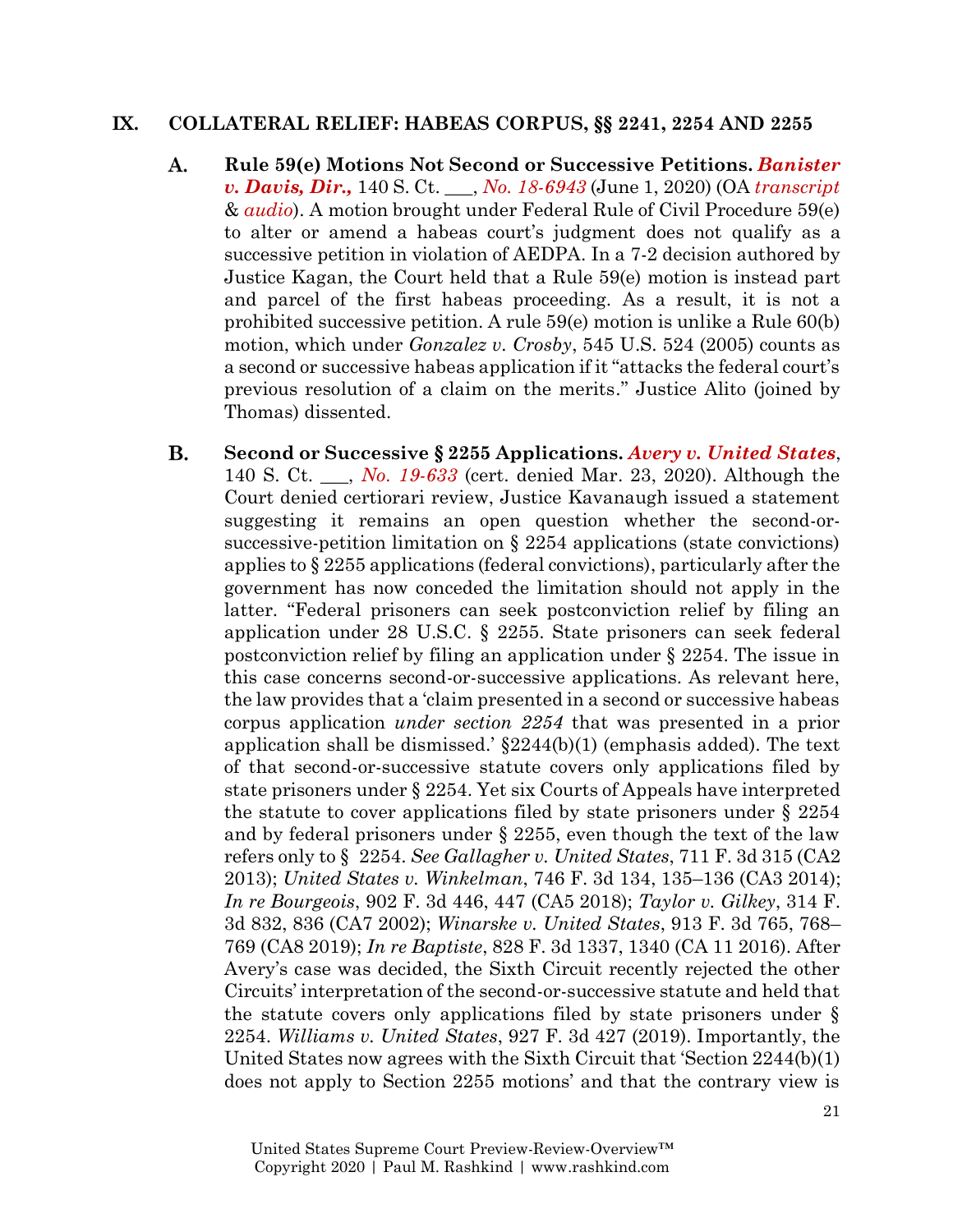'inconsistent with the text of Section 2244.' Brief in Opposition 10, 13. In other words, the Government now disagrees with the rulings of the six Courts of Appeals that had previously decided the issue in the Government's favor. In a future case, I would grant certiorari to resolve the circuit split on this question of federal law." Lawyers in the Second, Third, Fifth, Seventh, Eighth and Eleventh Circuits should be prepared to grab the brass ring in future cases.

 $\mathbf{C}$ . **Retroactivity: Mandatory Life Without Parole for Juveniles.**  *[Jones v. Mississippi,](https://www.supremecourt.gov/search.aspx?filename=/docket/docketfiles/html/public/18-1259.html)* 140 S. Ct. \_\_\_, *[No. 18-1259](https://www.supremecourt.gov/search.aspx?filename=/docket/docketfiles/html/public/18-1259.html)* (cert. granted Mar. 9, 2020); decision below at \_\_ So. 3d \_\_, 2017 WL 6387457 (Miss. Ct. App. Dec. 14, 2017) **[cert. granted following dismissal of** *Malvo,* **below, when Virginia state law was amended to permit Malvo to be paroled]**. Three weeks after Brett Jones turned 15, in July 2004, he killed his paternal grandfather, Bertis Jones, during an altercation about Brett's girlfriend. Brett had come to stay with his grandparents in Mississippi approximately two months before to escape his mother and stepfather's troubled household in Florida. He was tried by a jury and convicted of murder. The circuit court sentenced Brett to life imprisonment without parole, the mandatory penalty for murder. Following the Court's opinion in *Miller v. Alabama*, 567 U.S. 460 (2012), the Supreme Court of Mississippi granted Brett's motion for postconviction relief, vacated his mandatory life-without-parole sentence, and remanded for a new sentencing hearing. According to the state supreme court's instructions, the circuit court on remand was required to consider a set of "juvenile characteristics and circumstances" sometimes referred to as the *Miller* factors—in deciding whether Brett should be sentenced to life with eligibility for parole or resentenced to life without eligibility for parole. The circuit court held a resentencing hearing, taking evidence on aggravators and mitigators, and on April 17, 2015, (more than nine months before *Montgomery v. Louisiana* was decided) the circuit court resentenced Brett to life in prison without possibility of parole. The court did not find that Brett was permanently incorrigible, nor did it acknowledge that only permanently incorrigible juvenile homicide offenders may be sentenced to life without parole. In fact, it did not address Brett's capacity for rehabilitation at all. Instead, the court viewed its task merely as assessing aggravating and mitigating circumstances. The Court's subsequent decision in *Montgomery v. Louisiana* explained that its prior decision in *Miller v. Alabama* held that the Eighth Amendment bars life-without-parole sentences "for all but the rarest of juvenile offenders, those whose crimes reflect permanent incorrigibility." The Court charged sentencing authorities with "separat[ing] those juveniles who may be sentenced to life without parole from those who may not." The majority of lower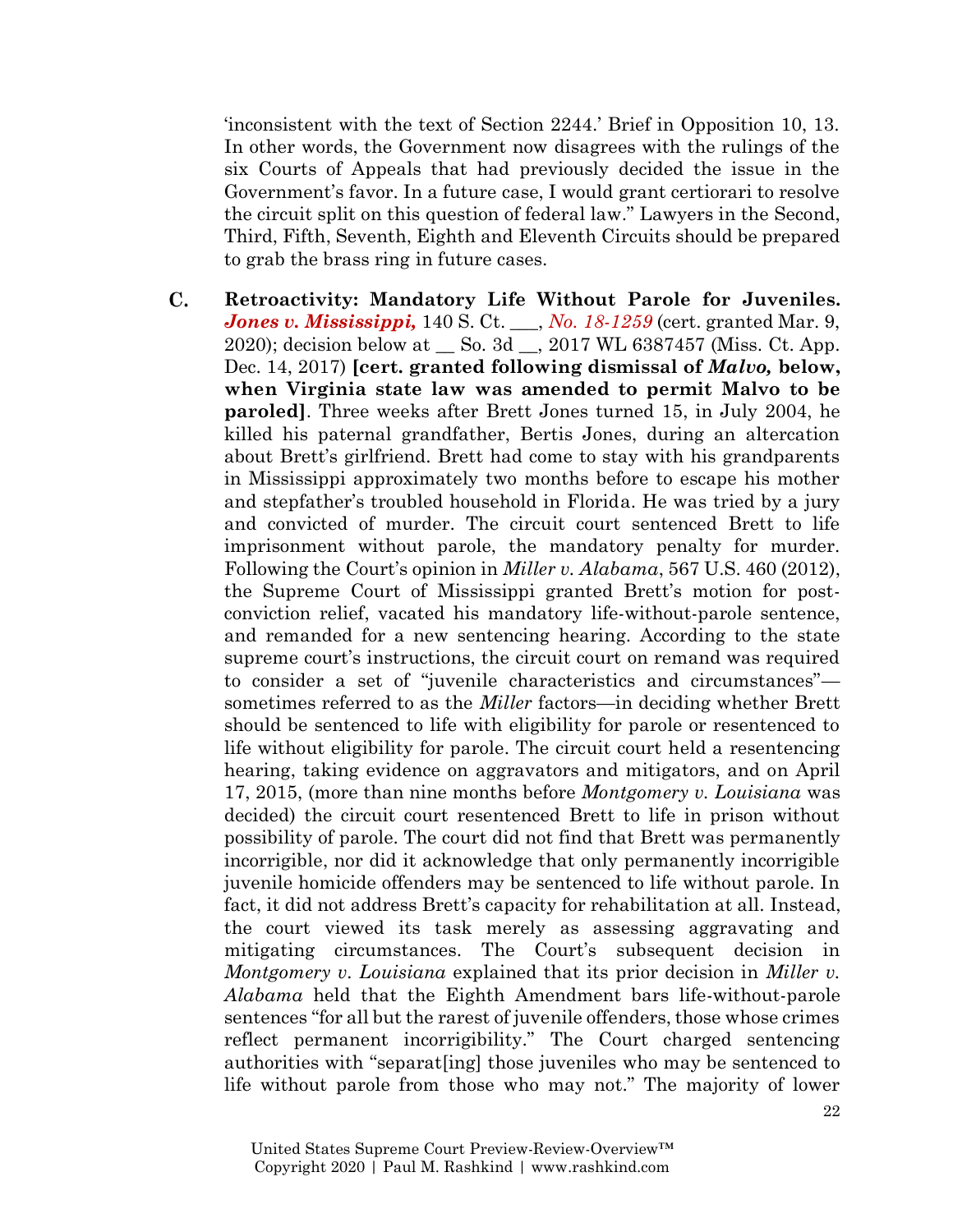courts interpret these statements to mean that a sentencing authority must make a finding, whether written or oral, that a juvenile is one of the rare, permanently incorrigible juvenile offenders "who may be sentenced to life without parole." *Montgomery* rejected the view that the rule of *Miller* is purely procedural (and therefore non-retroactive). *Montgomery* also addressed the argument that "*Miller* did not require trial courts to make a finding of fact regarding a child's incorrigibility." The argument "[t]hat this finding is not required," the Court explained, would "speak[] only to the degree of procedure *Miller* mandated in order to implement its substantive guarantee." That argument therefore did not affect the substantive (and thus retroactive) nature of *Miller*'s holding. A minority of courts conclude, nevertheless, that sentencing authorities may impose a life-without-parole sentence on a juvenile without first determining that he or she is permanently incorrigible. Despite the development and clarification of Supreme Court law relating to juvenile sentencing, Brett's sentence was affirmed in a split decision by the Mississippi Court of Appeals. Although the state supreme court initially granted review, and heard argument en banc, it dismissed Brett's petition (5-4), without explanation. Question presented: Whether the Eighth Amendment requires the sentencing authority to make a finding that a juvenile is permanently incorrigible before imposing a sentence of life without parole.

*[Mathena v. Malvo](https://www.supremecourt.gov/search.aspx?filename=/docket/docketfiles/html/public/18-217.html)***,** 139 S. Ct. \_\_\_, *[No. 18-217](https://www.supremecourt.gov/search.aspx?filename=/docket/docketfiles/html/public/18-217.html)* (cert. granted 1. Mar. 18, 2019) (cert. dismissed by agreement of parties based on change in Virginia law, Feb. 26, 2020) (OA *[transcript](https://www.supremecourt.gov/oral_arguments/argument_transcripts/2019/18-217_k5fl.pdf)* & *[audio](https://www.supremecourt.gov/oral_arguments/audio/2019/18-217)*). This case involves the notorious serial murderers committed by the D.C. snipers. One of the two snipers, Lee Malvo was originally sentenced in 2004 to life without parole, even though he was a juvenile when the crime occurred. The life sentence was not mandatory under the sentencing statute. Eight years later, in *Miller v. Alabama*, 567 U.S. 460 (2012), the Supreme Court held that "mandatory life without parole for those under the age of 18 at the time of their crimes violates the Eighth Amendment's prohibition on 'cruel and unusual punishments.' " Four years after that, in *Montgomery v. Louisiana*, 136 S. Ct. 718 (2016), the Court held that "*Miller* announced a substantive rule of constitutional law" that, under *Teague v. Lane*, 489 U.S. 288 (1989), must be given "retroactive effect" in cases where direct review was complete when *Miller* was decided. The Fourth Circuit concluded that Virginia must resentence Malvo for crimes for which he was sentenced in 2004. The basis of that decision was the Fourth Circuit's conclusion that *Montgomery* expanded the prohibition against "mandatory life without parole